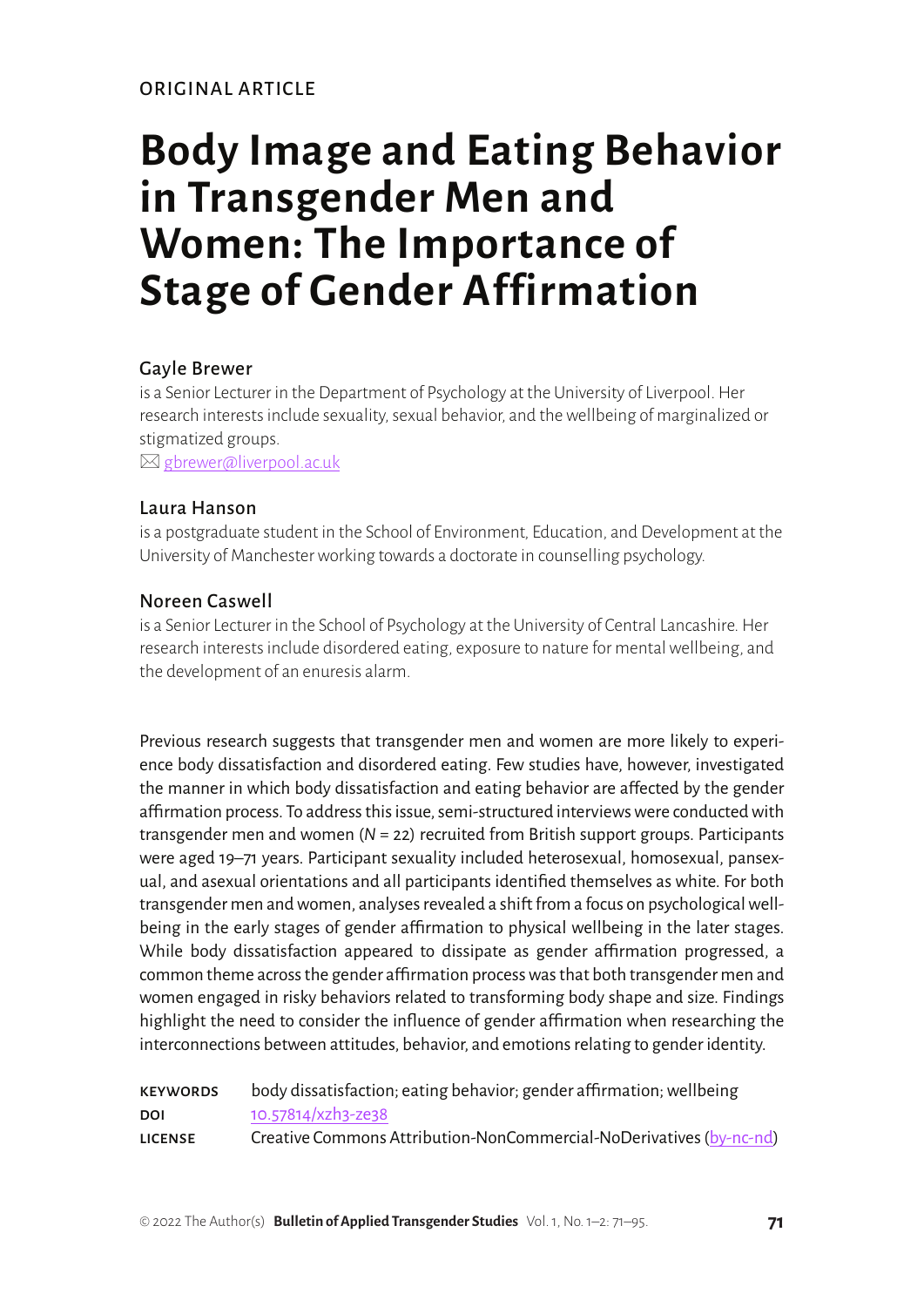Previous research has established that transgender men and women experience poorer physical and psychological health than cisgender populations (e.g., Connell 2021; Downing and Przedworski 2018; Reisner et al. 2015). Health behaviors that increase the likelihood of ill health are also more prevalent in the transgender community (e.g., Bishop et al. 2020). The prevalence of disordered eating (Romito et al. 2021; Uniacke et al. 2021) and risky body change strategies such as laxative use and self-induced vomiting (Diemer et al. 2015; Guss et al. 2017) have attracted particular attention. Behavior negatively impacting physical or psychological health may, in part, reflect separation from the primary social support network (Pflum et al. 2015) and increased exposure to social stigma, discrimination, and abuse in the transgender community (Bradford et al. 2013; Miller and Grollman 2015; Watson, Veale, and Saewyc 2017).

It is important, therefore, to acknowledge the transphobia and minority stress experienced by the transgender community (Cusack et al. 2021; Gordon et al. 2016) and the extent to which disordered eating or risky body change strategies may serve as a defense mechanism or coping strategy (Coelho et al. 2019). In addition, body dissatisfaction and disordered eating may reflect the discomfort with body shape prior to gender affirmation which characterizes gender dysphoria. Few studies have, however, considered the manner in which body dissatisfaction and associated health behavior vary across stages of the gender affirmation process. The present study was conducted to address this issue.

Case reports have documented the relationship between gender dysphoria, body dissatisfaction, and eating behavior. For example, Surgenor and Fear (1998) report the case of a transgender woman who expressed a belief that her eating disorder symptoms and gender identity were closely connected, and that her desire to obtain and maintain an idealized feminine shape triggered food restriction and purges. In addition, symptom remission was only experienced during a six-month period which involved an attempt to live as a woman. Similarly, Winston et al. (2004) reported on patients referred to an eating disorder service whose weight loss was motivated by a desire to achieve a more feminine shape and who during therapy began to present with symptoms of gender dysphoria. More recent cases involving young transgender women aspiring to achieve thin feminine body shapes and subsequent development of disordered eating have also provided evidence to support earlier reports (Couturier et al. 2015; Ewan, Middleman, and Feldmann 2013).

In contrast to transgender women, it has been argued that transgender men may perceive weight loss to be desirable because it leads to the suppression of secondary sexual characteristics and menstruation (Avila, Golden, and Aye 2019; Couturier et al. 2015). Large scale studies are consistent with these assertions and demonstrate that some members of the transgender community engage in disordered eating because it facilitates suppression of physical features or accentuates characteristics aligned to their gender identity (Ålgars, Santtila, and Sandnabba 2012). For example, disordered eating behavior may be focused on muscularity in transgender men (Kamody et al. 2020). There appears to be increasing evidence, therefore, that transgender men and women are at greater risk of developing disordered eating than cisgender populations and that this risk is likely to be intrinsically linked to their gender role identification, gender-specific ideals, and body image pathology (Jones et al. 2016; Murray, Boon, and Touyz 2013).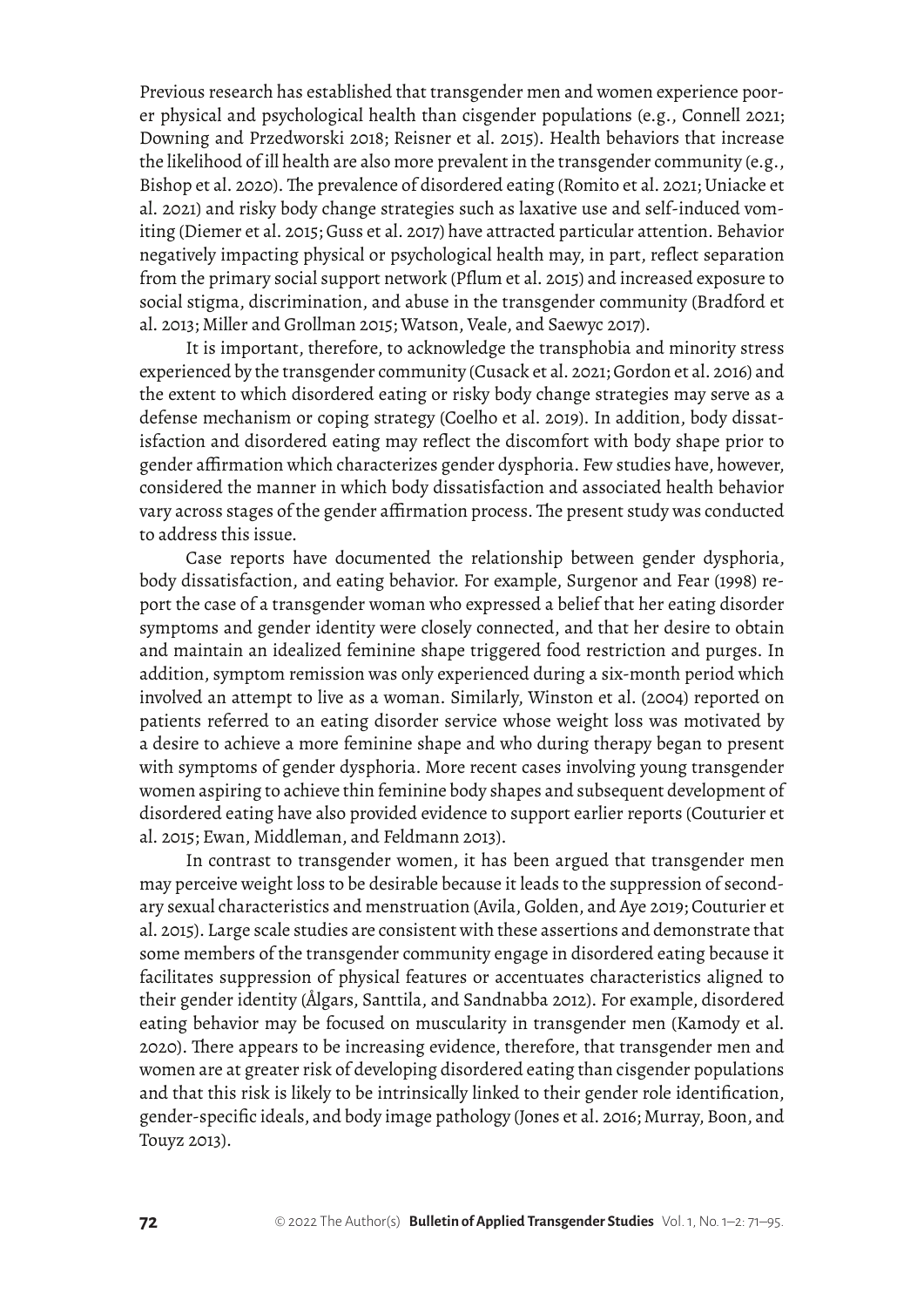The effects of gender affirmation—i.e., the "process whereby a person receives social recognition and support for their gender identity and expression" (Sevelius 2013, 676)—on body image and eating pathology are less clear (Strandjord et al. 2015). However, it would seem likely that body dissatisfaction and disordered eating decline as a person's body and role in society become more closely aligned with their gender identity. Previous research indicates that increased access to medical and legal gender affirmation reduces the risk of body dissatisfaction and disordered eating in transgender populations (Gordon, Moore, and Guss 2021; Kamody et al. 2020). Further, it has been argued that surgical treatment helps to reduce body image concerns and psychological distress (Bandini et al. 2013; Khoosal et al. 2009; Winston et al. 2004). Indeed, both hormonal and surgical treatments may be associated with improved psychological wellbeing and quality of life (Agarwal et al. 2018; Motmans et al. 2012; White Hughto, and Reisner 2016).

Other research indicates that eating disorder symptomatology continues post-surgery (Hepp and Milos 2002; Winston et al. 2004). The inconsistency between studies may reflect the complexity of the gender affirmation process. For example, an analysis of interview data (Ålgars et al. 2012) uncovered themes relating to both positive change such as improvements in body image and reduction in disordered eating, and negative change for example, unwanted weight gain from hormone therapy and continued eating pathology. In addition, current understanding has been limited by the tendency for research to consider one aspect or stage of gender affirmation only. It is, of course, important to note that there may be substantial variation in the gender affirmation process. For example, while some transgender men and women may want hormonal therapy and/or surgery, others may not pursue or have access to this medical intervention. Therefore, gender affirmation should not be regarded a linear process or one in which all transgender men and women seek or actually experience all stages.

In recent years, there has been greater consideration of conceptual and theoretical models in relation to body image and disordered eating in the transgender community. For example, Gordon et al. (2016) apply ecosocial theory and a gender affirmation framework to disordered eating among young transgender women, while Gordon, Moore, and Guss (2020) apply a conceptual model of risk and protective pathways to risky body weight and shape control behaviors among transgender and gender diverse populations. In the present study, a critical realist framework was adopted to identify, understand, and report the reality of the participant experience. This framework acknowledges that the world as we understand it has been constructed through our perspectives and experience (Bhaskar 2010) and has been applied to previous health behavior research employing thematic analysis (Bower, Perz, and Conroy 2020). Therefore, we focus on the reality of body image and disordered eating as experienced by transgender men and women rather than a more reductionist approach to documenting the incidence of such behavior. It is important to note that the critical realist framework should be regarded as a philosophical or ontological approach that guides the research approach rather than one that determines the specific factors increasing the likelihood of body dissatisfaction or disordered eating (Gorski 2013).

The experience of body dissatisfaction and eating behavior in transgender men and women requires further investigation, and research recognizing the importance of the stage of gender affirmation may be particularly beneficial. Therefore, the pres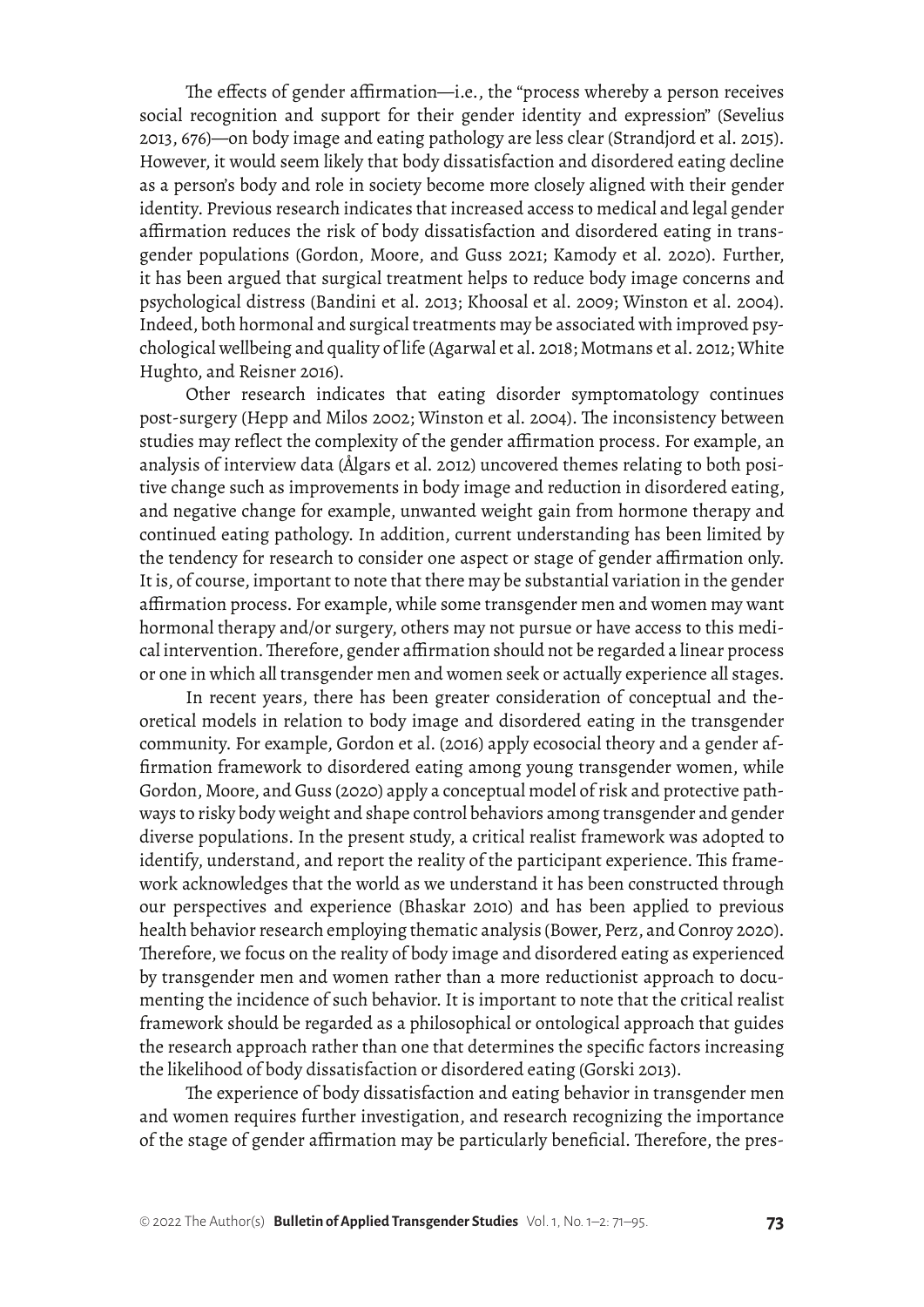ent study investigated the extent to which gender dysphoria influences body dissatisfaction, attitudes to food, and eating behavior at various stages of gender affirmation.

## **METHOD Participants**

Transgender men and women (*N* = 22) aged 19 to 71 years were recruited. Seventeen participants identified as female, however five were not living "full-time" as women. Of these five, two individuals had only just "come out" as transgender, were "dressing part-time," and self-medicating with female hormones; two were "dressing part-time" and had not "come out" as transgender women; and one individual who lived "part-

| Pseudonym    | Gender<br>Identity | Age | <b>Dressing</b> | Hormone<br><b>Therapy</b><br><b>Desired</b> | Receiving<br>Hormone<br><b>Therapy</b> | <b>Surgery</b><br><b>Desired</b> | Post-<br><b>Surgery</b> |
|--------------|--------------------|-----|-----------------|---------------------------------------------|----------------------------------------|----------------------------------|-------------------------|
| Helen        | Woman              | 58  | FT.             |                                             | Υ                                      |                                  | Υ                       |
| Chantelle    | Woman              | 35  | PT              | Υ                                           | Self-medicating                        | Υ                                |                         |
| Nathan       | Man                | 19  | FT              | Υ                                           |                                        | Y                                |                         |
| <b>Josie</b> | Woman              |     | PT              |                                             | Self-medicating                        |                                  |                         |
| Jane         | Woman              | 65  | FT              |                                             | Υ                                      |                                  | Y                       |
| Robert       | Man                | 41  | FT              |                                             | Υ                                      |                                  | Υ                       |
| Katerina     | Woman              | 40  | $\mathsf{FT}$   | Υ                                           | Herbal                                 | Υ                                |                         |
| Rosie        | Woman              | 49  | FT              | Υ                                           |                                        | Υ                                |                         |
| Daisy        | Woman              | 38  | FT              | Υ                                           | Self-medicating                        |                                  |                         |
| Molly        | Woman              | 66  | $\mathsf{FT}$   |                                             | Υ                                      |                                  | Υ                       |
| Elizabeth    | Woman              | 61  | PT              |                                             |                                        |                                  |                         |
| Dale         | Man                | 50  | $\mathsf{FT}$   | Υ                                           | Bridging T shot                        | Υ                                |                         |
| Penny        | Woman              | 55  | FT              |                                             | Υ                                      |                                  | Υ                       |
| Kelly        | Woman              | 52  | PT              |                                             |                                        |                                  |                         |
| Darren       | Man                |     | $\mathsf{FT}$   |                                             | Υ                                      |                                  |                         |
| Tanya        | Woman              |     | FT              |                                             | Υ                                      |                                  | Υ                       |
| Hope         | Woman              | 55  | PT              |                                             | Υ                                      |                                  |                         |
| Cassie       | Woman              | 47  | FT              |                                             | Υ                                      | Υ                                |                         |
| Lorna        | Woman              | 53  | FT              |                                             | Υ                                      |                                  |                         |
| Sally        | Woman              | 64  | $\mathsf{FT}$   |                                             | Υ                                      |                                  | Υ                       |
| Jill         | Woman              | 71  | FT              |                                             | Υ                                      | Υ                                |                         |

## **Table 1. Participant Information**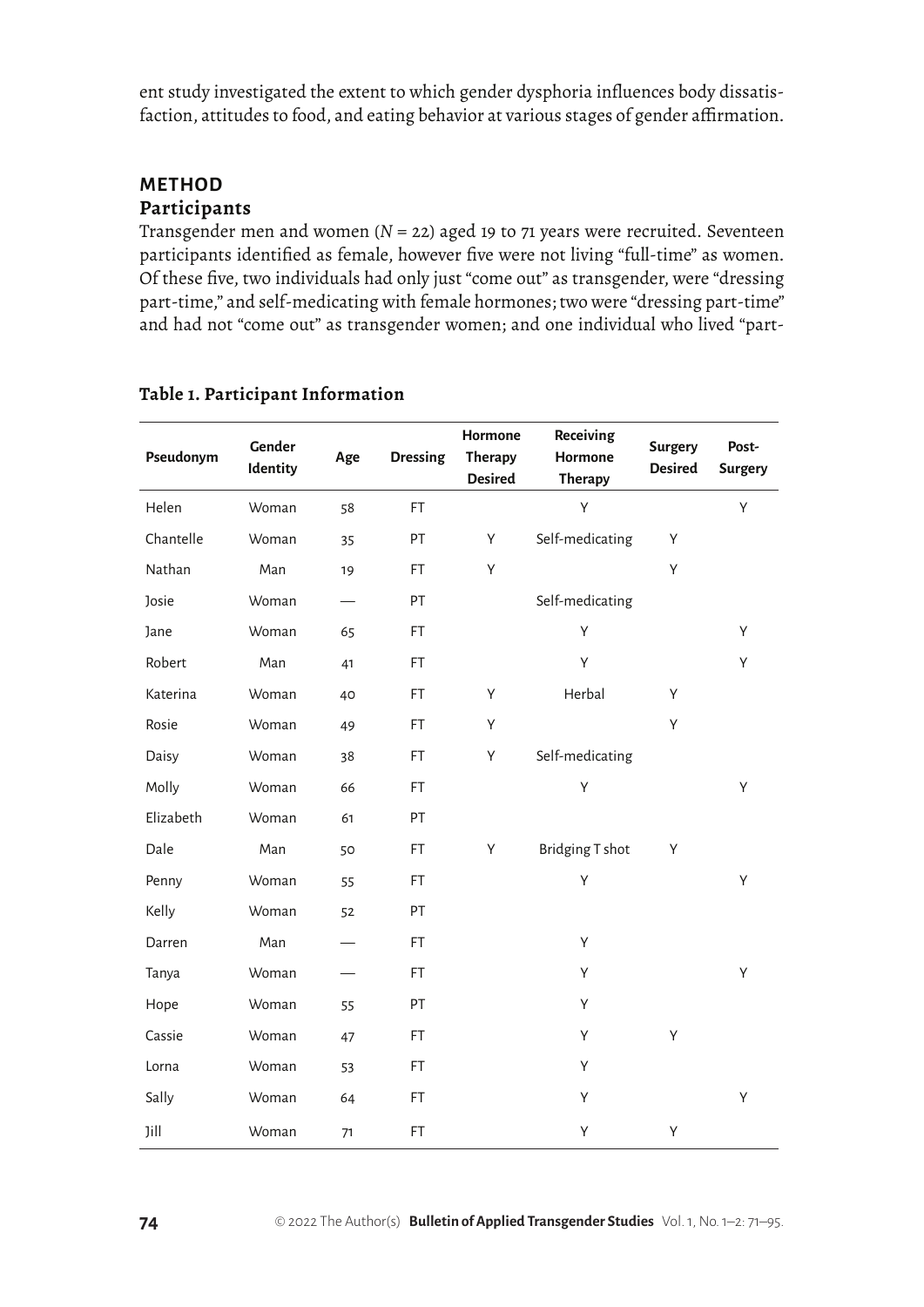time" (PT) as a woman was receiving hormone therapy and classed herself as a "lapsed transvestite." Four participants were transgender men, all living as men "full-time" (FT), but each at different stages of gender affirmation. One volunteer identified with both male and female genders; their interview differed markedly from interviews with other participants and was therefore excluded from final analyses. Participant sexuality included heterosexual, homosexual, pansexual, and asexual orientations. The sample was not ethnically diverse, and all participants identified themselves as "white." Participants were at varying stages of gender affirmation at the time of the study. See Table 1 for full participant information.

#### **Procedure**

Previous research investigating body image and disordered eating in transgender populations has typically compared quantitative responses to standardized questionnaires to cisgender populations, recruited transgender women only, or not fully considered the impact of stage of gender affirmation (e.g., Ewan, Middleman, and Feldmann 2014; Khoosal et al. 2009). Hence, in the present study, each participant completed a private interview which addressed each stage of gender affirmation experienced. Interviews focused on participant's own experiences and as some participants had not experienced later stages of gender affirmation (i.e., hormone therapy and mid- to post-surgery) they were not asked about this aspect of gender affirmation. All interviews were conducted by the second author. Qualitative research is particularly effective when recruiting marginalized or underrepresented populations such as transgender men and women, and for providing opportunities for participants to raise issues not previously considered by the researchers.

Semi-structured interviews were conducted to provide both consistency and flexibility. Interview questions were developed in collaboration with a member of the transgender community following attendance at LGBTQI+ awareness events and completion of online training courses provided by the Gender Identity Research and Education Society (GIRES). Questions were designed to elicit information relating to stressors, health behavior, and physical and mental health. For example, "What did you do in order to cope with these experiences" and "Can you tell me about your current experience living in your true gender identity." Though a topic guide was developed, in a number of instances, the interviewer consciously stepped back from the initial questions to allow participants to tell their stories.

Interviews began by asking participants to discuss their early experiences of gender dysphoria and their responses shaped subsequent questions and prompts. For example, if participants described a specific event that was important to them, they were asked to expand on this (e.g., whether they received support and how they coped with the event). This approach allowed the interviewer to explore core issues specified in the topic guide while providing participants the opportunity to focus on those issues and events that were most important to them in a meaningful way rather than adhering to a stricter question format and order. Participants also completed a brief demographic questionnaire (e.g., sexual orientation, ethnicity, etc.).

Participants were recruited at transgender support group meetings in Northwest England, either via distribution of information sheets by the group coordinator or attendance by the second author. People were eligible to take part if they self-iden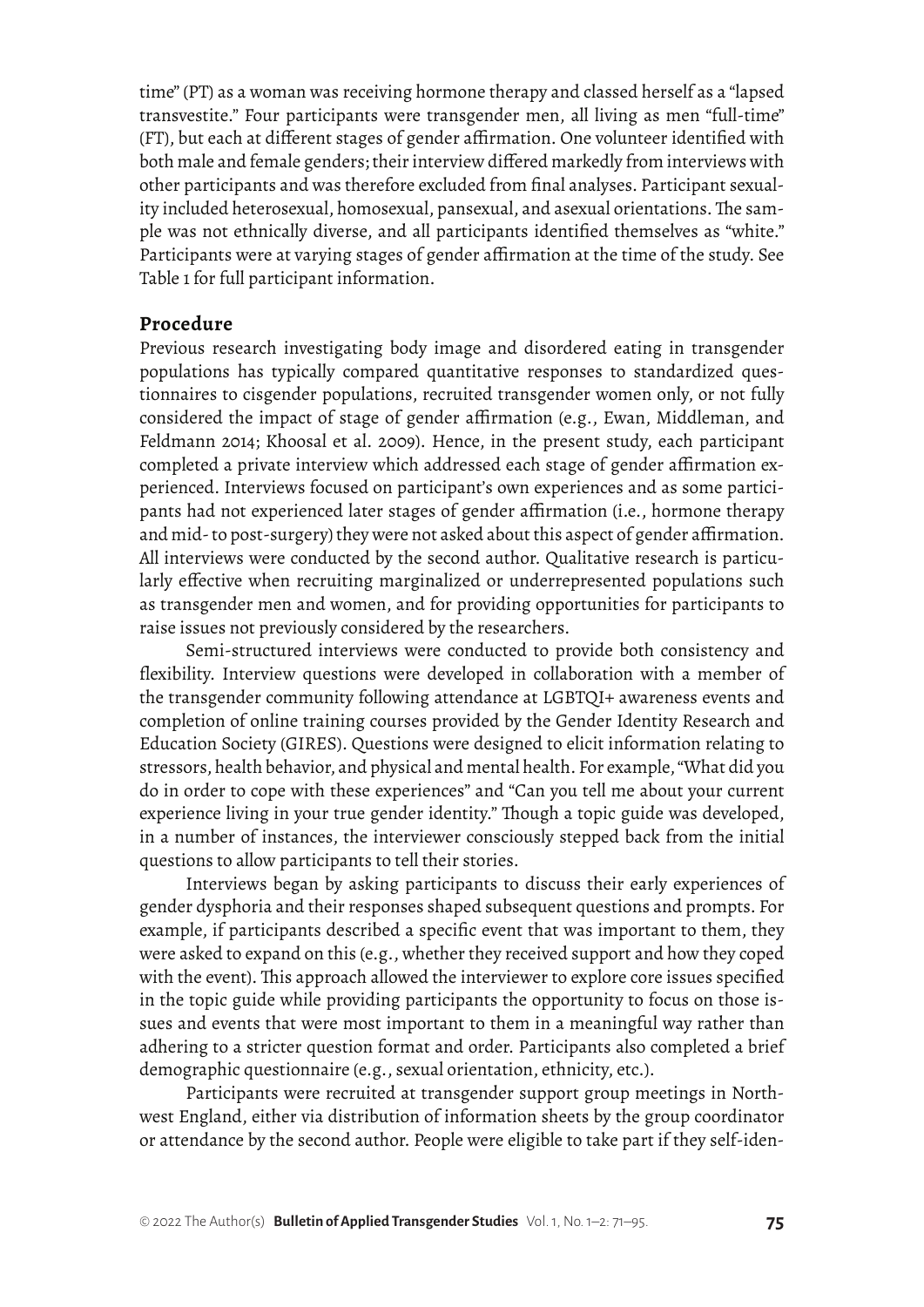tified as transgender and were at any stage of the gender affirmation process (i.e., intended to begin gender affirmation, were currently in the process of gender affirmation, or had completed their intended gender affirmation). Social support groups provide access to a diverse transgender sample, including older transgender men and women, previously described as "an invisible population" (Shankle et al. 2003, 159). Indeed, relatively few studies have considered transgender experiences in older populations (e.g., Fredriksen-Goldsen et al. 2014). All interviews were recorded and transcribed verbatim. Non-verbal behavior such as sighing and laughter were indicated in brackets, grammar was not altered, and participants' idiolects were preserved. Pseudonyms replaced real participant names and any identifying information (e.g., support group name and location) was removed at the time of transcription. All participants provided informed consent and were given the opportunity to review a transcript of their interview.

The analytic strategy was based on Braun and Clarke's (2006) six phases of thematic analysis and therefore involved familiarization with the data, generation of initial codes (completed on a line-by-line basis), searching for themes, reviewing themes, defining and naming themes, and producing the report. As the key research question involved a comparison of themes at various stages of gender affirmation, data codes were collated (adopting an inductive approach) with regard to their place within the narrative. Salient themes and subthemes were then identified. Codes and themes were reviewed in a systematic, iterative, and reflexive way (Braun, Clarke, and Terry 2015). Initial codes and themes were identified by the second author, and confirmed with the first and third authors, all of whom are cisgender women.

Calculation of an inter-coder reliability is not consistent with our methodological approach (Braun and Clarke, 2013) and we note that intercoder reliability is "a somewhat controversial topic in the qualitative research community, with some arguing that it is an inappropriate or unnecessary step within the goals of qualitative analysis" (O'Connor and Joffe 2020, 1). Instead, we focus on other measures of research quality intended for use with qualitative data including confirmability and credibility (Leininger 1994). For example, where information revealed by participants during interview was unclear or ambiguous, the researcher sought clarification to check understanding. Further, we have no reason to doubt the credibility of their personal accounts and there was a significant cost to participants providing their time and energy to discuss personal and sensitive issues.

#### **RESULTS**

Findings are organized by stage of gender affirmation: pre-gender affirmation, coming out and early gender affirmation, hormone therapy, and mid- to post-surgery.

#### **Pre-gender affirmation**

All transgender men (*n* = 4) and women (*n* = 18) interviewed reflected on their pre-gender affirmation experiences. Emerging themes were "managing gender," "stress and depression," and "consequence of other coping mechanisms." Each theme appeared to be characterized by an ambivalence towards physical health coupled with a motivation to prioritize psychological wellbeing. Findings suggest transgender men and women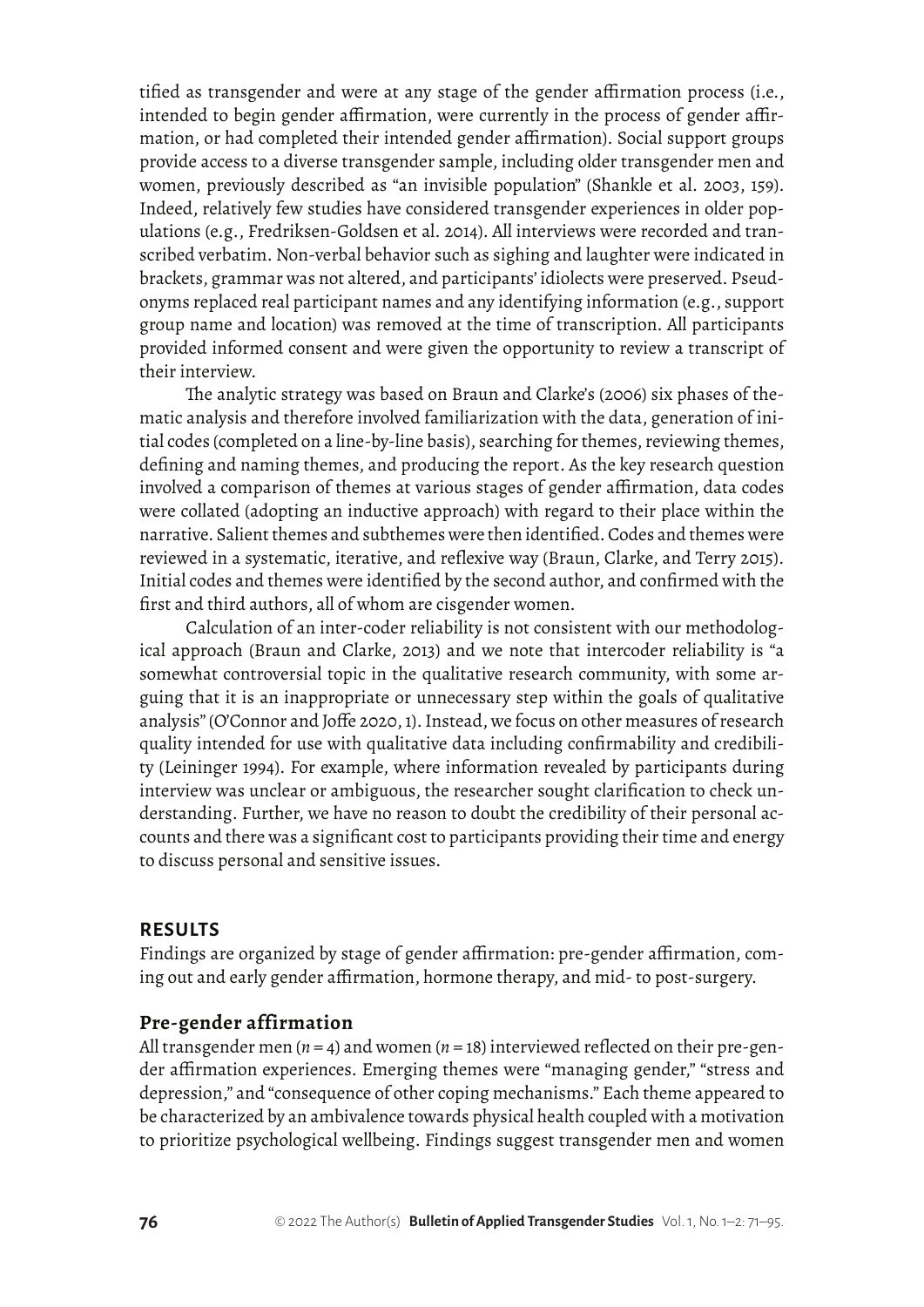are at increased physical risk during this stage of gender affirmation.

## *Managing gender*

Relationships between gender identity, body image, and eating behavior were complex. For some participants, eating behavior provided an opportunity to actively change their body shape and size as a response to their gender dysphoria. For example, a larger body could deflect attention from gender and from sexual orientation. In particular, Helen discussed the advantages of a larger body prior to gender affirmation. She stated, "you get jokes about being overweight but jokes about, from your classmates, and things about being overweight are so much less painful about being effeminate, and much less risky from being misunderstood as homosexual." She used her larger body size to cope better with her pre-gender affirmation body, explaining,

> If you're largely overweight you can sort of sculpt your body a bit in private, dress and behave as you really need/want to and in public just be someone who is not going to be assumed to be doing typically male activities. It acts as a very good protection and it's easy to deflect conversations into areas that are not gendered…It becomes very helpful as a sort of part of the disguise of being overweight. Probably not consciously, but subconsciously.

In contrast, though Katerina also associated body fat with femininity, she described reducing her food intake, purging, and excessive exercise. For example, she stated,

> I tried to get rid of as much fat as I could by just doing a lot of running, a lot of weights, but when running I passed out because I wasn't eating properly and I was doing too much gym, quite a few times.

This behavior arose because Katerina felt ashamed of her gender identity and was attempting to demonstrate her masculinity. She explained,

> I was trying to overcompensate for being feminine… I thought that would stop the feelings I had inside, but it didn't it just made them worse. … I think I was trying to let others know that I was more of a man really, but everyone could see because of the way that I acted that I wasn't, cos I've always very feminine anyway, in my actions and stuff.

Ultimately her behavior can be theorized as an attempt to manage her dual genders to suppress her female identity, she purged herself and attempted to lose weight, and to enhance her physical appearance, she tried to become more muscular. Similarly, Rosie used body size as part of an attempt to hide her female gender identity. She reported,

> I used to be an eighteen stone bodybuilder because I used to train six days a week, two and a half hours a night, and I had a really big muscular body, again trying to mask the fact of who I actually was.

Of the four transgender men, two described restricting eating to manage gender. For example, Nathan commented "I have quite a big problem with my weight anyway. I don't like it. … A lot of it was to do with not liking how I looked, so not eating was kind of the way forwards." He also acknowledged practical issues, explaining that "it's really hard to bind when your chest is really big*"* and restricted eating allowed him to modify "the bits I didn't like*.*" Hence, Nathan's motivation to lose weight was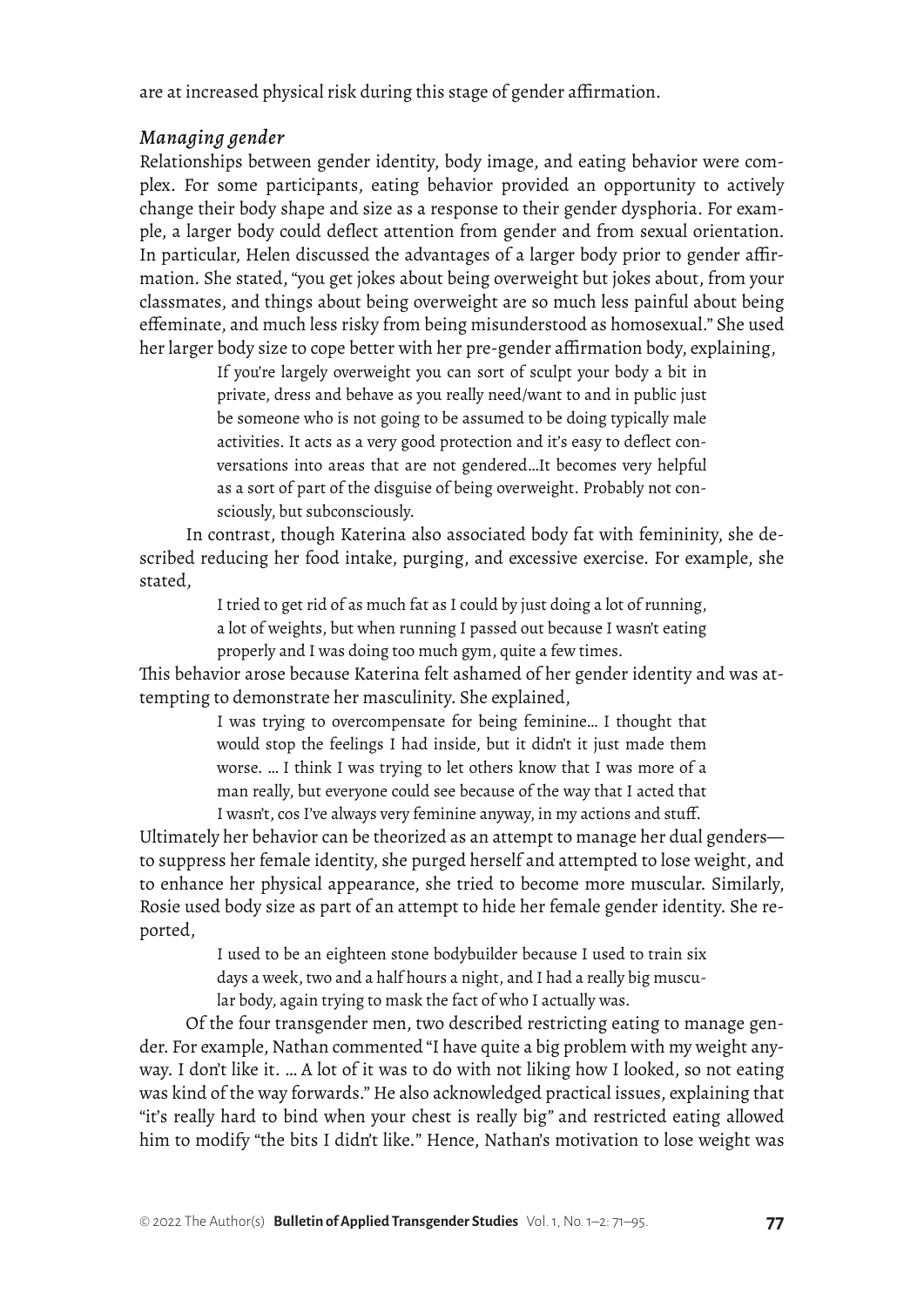also related to his need to suppress feminine bodily features. Overall, transgender men and women appeared to use weight gain and loss to manage how they felt about their bodies and gender identities, as well as influence how others perceived them. In this sense, weight control formed part of an overall strategy for coping with dysphoric feelings. This theme was also associated with the emergence of disordered eating, indicating that individuals at this stage may be at risk of developing eating disorders.

#### *Stress and depression*

The incidence of stress and depression was clear and references to depression, anti-depressant medication, self-harm, or suicide were common among participants. As described by Sally,

> it's only two and a half years since I last felt suicidal completely. … Dysphoria gets you. It's little things, they add up and add up and add up, and then something triggers the whole thing and you just go into a depressive cycle.

Similarly, Tanya commented,

I got heavily depressed, very depressed in fact. … They had a counsellor and the counsellor sort of helped, but they also then went bankrupt and I got very depressed—suicidal, you know. I come very close on more than one occasion.

Participants that did not specifically identify a history of depression, anti-depressant medication, or suicidal ideation  $(n = 6)$  also often discussed their mental health. For example, comparing her current mental health to earlier experiences, Jill stated, "my mental health has changed. There was things going on in my head. Was I mentally ill? Was I not mentally ill?"

These issues often impacted on eating patterns. For example, Darren recalled, "when it's a struggle to get out of bed and it's a struggle to get through the day, the last thing you're going to think about is 'Right well, what do I need nutritionally?'" Similarly, Nathan stated, "I don't really eat. If you see me eating, you know it's a good day. It's like, yesterday I think I lived off a tube of pringles," and ,"My head is all over the place most of the time anyway, but when I'm having a good day I'll eat, when I'm not having a good day I just won't eat." This suggests that although Nathan's motivation to lose weight can be traced to his desire to suppress secondary sexual characteristics, it was his mood which dictated whether he ate and what he ate.

Both transgender men and women talked specifically about weight gain through emotional eating and the use of food as a source of comfort. For example, Darren described, "If I had any money, I would then buy voluminous food such as pasta, any kind of cakes, anything that, you know, that would fill me very quickly. It was almost like a comfort kind of food." His emotional eating could be traced back to traumatic experiences of transphobic bullying at school and subsequent isolation and depression, highlighting how transphobic harassment can trigger a depression which drives a range of health risk behaviors. Chantelle described her binge eating and purging. She related this pattern directly to the person she saw in the mirror. She explained,

> When I look in the mirror and I see me looking back at me that I don't think is me—it's a big fat hairy horrible man looking back at me. That's how I feel—disgusted. That's what it makes me feel. It's horrible. I hate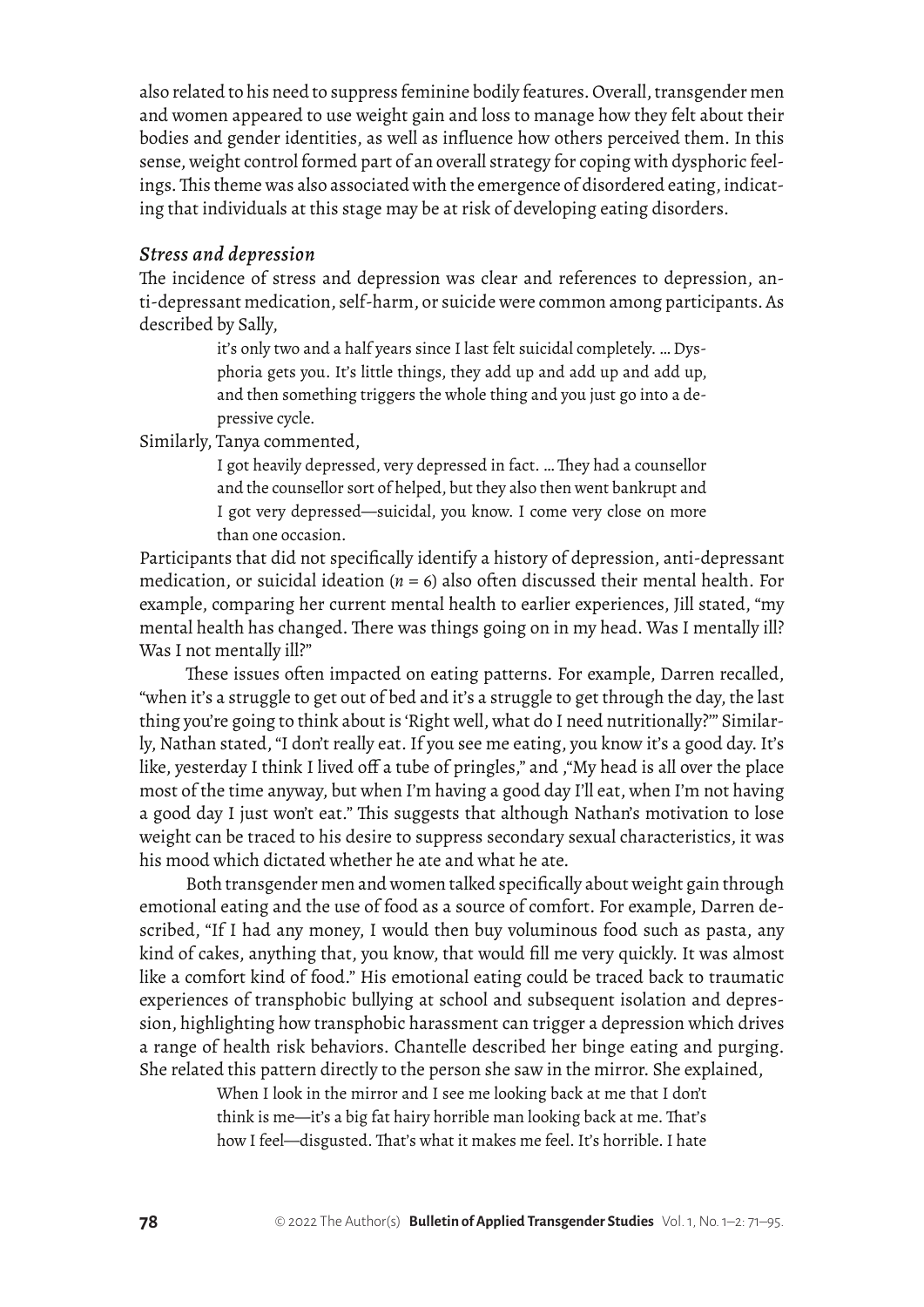it, cos I look stunning as a woman and that's how I see, when I look out of my eyes, that's how I think… It's like a stranger looking back at you.

Self-loathing stopped Chantelle from caring about the effect of eating on her body. For example, she admitted,

I'd get really, really depressed, yeah, and I did, I did, what the hell—stuff your face. Do you know what I mean? Stuff your face, comfort eat, and it doesn't matter what I look like cos it's not what I want to be anyway.

Many participants spoke about emotional eating indirectly. For example, Jane described the stress of hiding her transgender identity from her wife as "just like a big knot inside me" and reported that she was overeating in regular binge eating episodes. For example, she described "Chocolate, fries, chips. You know, I'd fry chips at midnight, yeah. Just a—just a chocolateaholic, yeah, and it would be a full box." Similarly, Robert described overeating, stating,

> I was eating about seven or eight packets [of crisps] a week and biscuits, maybe two or three packets, and bread—you know extra sandwiches that I shouldn't be eating… [because] I was very depressed cos I didn't like what I saw in the mirror. I didn't like the way I felt when I walked.

Overall, these accounts demonstrate that stress and depression arising prior to gender affirmation have the potential to lead to substantial disturbances in eating behavior.

## *Consequences of other coping mechanisms*

The misuse of recreational drugs ( $n = 3$ ) or alcohol ( $n = 5$ ) was also apparent, which impacted eating behavior and body shape and size. For example, Rosie recalled that she lost weight because she often "wouldn't eat for days." However, this was a by-product of a cocaine addiction, which developed while dressing in secret. She explained

> I went through years of buying cocaine, not to go out and have it, but to have it in my bedroom and I— It was… I could only say, to describe the feeling, it would probably be like having, you know, an injection of female hormones instantly. It—the feeling—was just amazing. I mean, I'd be going out, if I had a line with friends, I'd just wanna stay in and dress up.

Her story demonstrates how the desire to be feminine can be so powerful for some transgender women that it leads to risky health behavior, and again supports the hypothesis that prior to gender affirmation psychological needs often take priority over physical health.

A comparable example can be drawn from Daisy's interview, as she gained substantial weight prior to gender affirmation, though she did not cite emotional eating. Rather, she related this to her alcohol consumption, explaining, "I started just buying lots of alcohol, for the last six months or something like that. I started buying lots of, you know, things like vodka. It'd be bottles and sort of, like, having too much, really." Like Rosie, Daisy's abuse of alcohol was clearly associated with her need to be feminine, as she related her alcohol consumption to

> when I was in the home, I was dressing all the time and it was kind of like, probably longing to be out there, kind of… sort of like it was to, kind of like, numb it or something.

Daisy's weight gain is therefore arguably a by-product of a coping mechanism which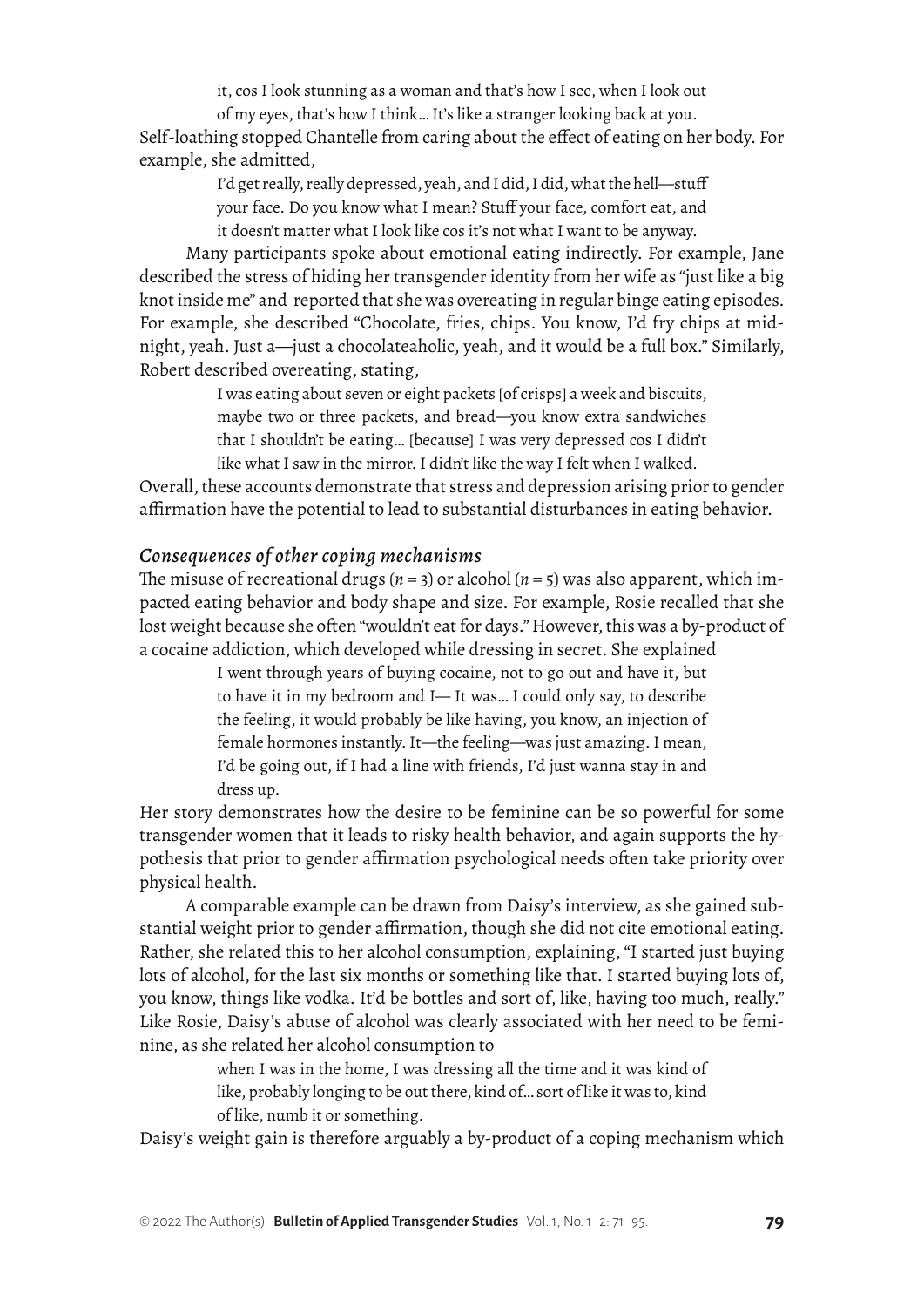involved alcohol.

Conversely, coping mechanisms can also help prevent weight gain. For instance, Josie, Tanya, Lorna, and Sally engaged in non-team, traditionally masculine sports to cope with their dysphoria. For example, Sally stated "I was pretty fit, by that time I was scuba diving, rock climbing, parachuting, so I've been fairly fit all my life." She acknowledged that

> it may have been beneficial in that I suppose in a lot of respects I was overcompensating. So, the sort of higher energy pastimes might've been a compensation for gender dysphoria and so I became fitter rather than the other way around.

Similarly, Lorna commented "They loved me because I was a great athlete… won its league and everything, all the cups for every year right the way through and broke all the records." She added "I thought it would… The more masculine I tried to be, the more I thought that that would go away." These coping mechanisms are not, of course, mutually exclusive. While Tanya and Lorna engaged in a range of sporting activities, they also reported binge drinking and recreational drug use respectively.

## **Coming out and early gender affirmation**

Participants described how being discovered or "coming out" as transgender led to vicissitudes in their appearance, lifestyle, and relationships. For example, over half the transgender women interviewed experienced transphobic discrimination or abuse during this period. The themes emerging from this phase were associated with the management of individual and interpersonal changes, both positive and negative. Three themes—"new motivation," "managing gender," and "Stress and Depression" dominated accounts of this stage. Overall, these themes suggest that this stage of gender affirmation necessitates managing a myriad of personal and social changes, and that this has both positive and negative implications for eating behavior.

#### *New motivation*

Participants embarking on the gender affirmation process were generally feeling positive about their bodies and were keen to eat a nutritious diet, reach a healthy weight, or maintain it. Rosie (at this stage when interviewed) reported she was "so conscious now of my body and keeping my figure, which is a size eight to ten, which I'm happy with." Chantelle had recently come out as transgender when interviewed and reported she had begun to diet and exercise. She explained,

> I want to look after myself when I'm Chantelle. I've got clothes, I like skinny fit jeans and stuff like that, that I want to get into. I want to look good, but as a man in a pair of baggy jeans and a baggy top, it doesn't matter. I'm not bothered what anybody looks at me and thinks about, because I'm not happy anyway. I don't care.

She further commented, "I've lived thirty-five years as a complete stranger to me. It's my time to shine now," and "I'm bursting now. I want to be out. I want to start living." Her motivation was that "I've got too many nice clothes to fit into—well, Chantelle does anyway—so I want to start getting a nice figure." These comments demonstrate Chantelle's desire to safeguard the wellbeing and appearance of her emergent feminine figure. Weight loss strategies may not always be healthy. For example, although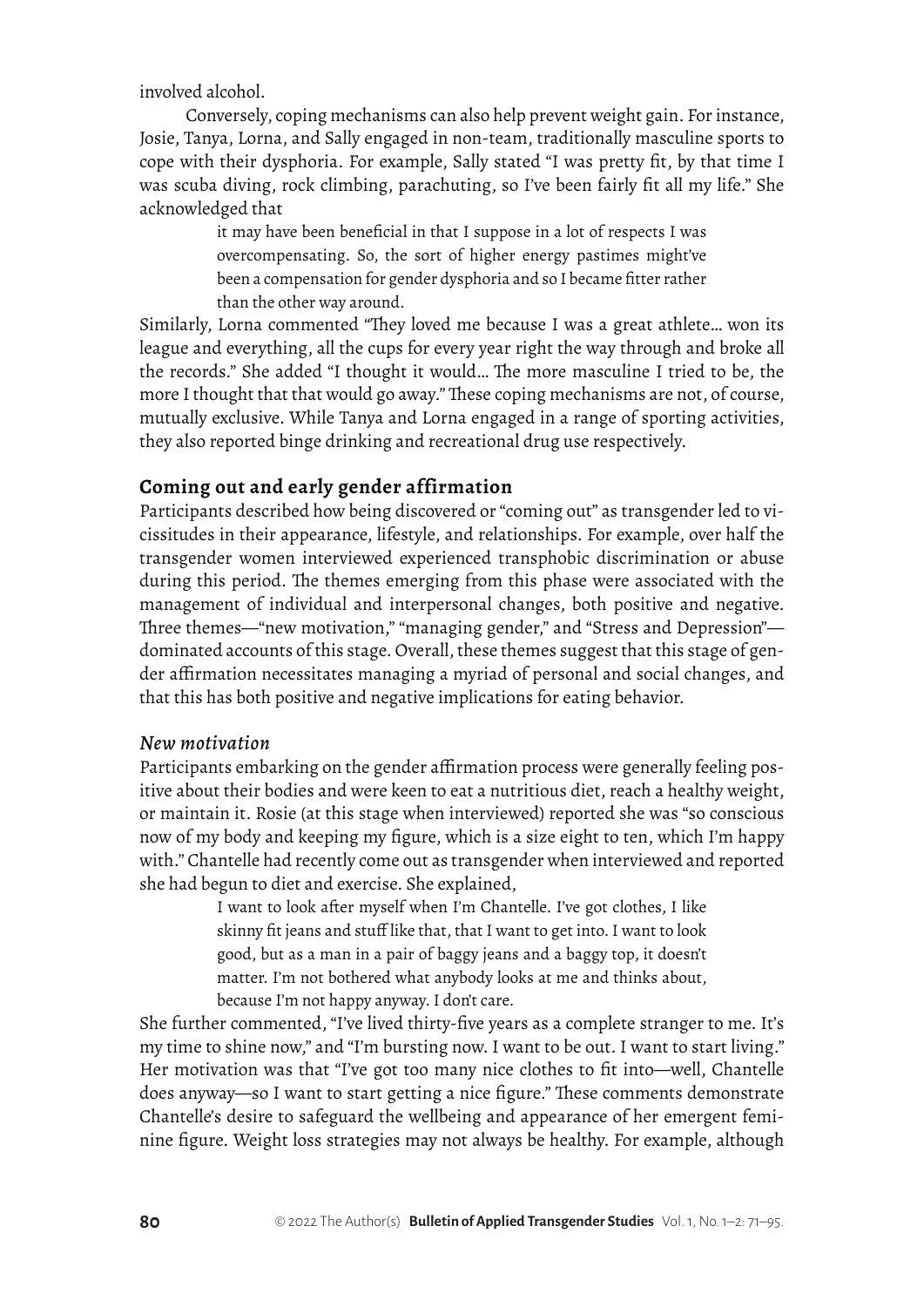Chantelle spoke of diet, she also admitted to recently "taking T5 fat burners and all this rubbish." This motivation may, of course, extend to other (non-health or eating) aspects of life. For example, Jill described her experience since coming out, "Since I've discovered who I am, what I am, you can't stop me, just totally different."

## *Managing gender*

Managing gender was evident in transgender men who seemed motivated to lose weight in order to suppress feminine bodily features. In particular, two of the four transgender men interviewed had attempted weight loss at this stage, with the explicit goal of suppressing feminine bodily features. For example, Darren stated,

> The guys that I know, they all lost weight to try and hide their chest, but then they had, they had the bad posture because they would then walk round hunched everywhere to try and hide it. … Me and my mates, we all lost weight in order to hide better.

#### Dale recounted,

I started using laxatives a lot because I didn't want to put on weight, because, you know, if you put on weight, then, as you know, with the female and male body differences, I will get female fat distribution, so I'll get big on top. And so, I think "I want them gone," so get rid of body fat. So, I was eating very little and I was using laxatives two, three times a day to try and not have any fat on my body at all.

His disordered eating is unsurprising given the distress having breasts had caused him in the past. For example, he recalled

> When I was twelve, I was—I developed sooner than all the other girls at school and I had my first period when I was only ten. So, by the time I was twelve, I was developed up top, which was horrible, horrific time. And then I took a bread knife from the kitchen and tried to cut them off.

These findings suggest that transgender men may be at risk of developing eating disorders early in the gender affirmation process when they are reliant on binding and weight loss to mask their feminine bodily features.

#### *Stress and depression*

This theme reflected negative aspects of gender affirmation, such as the loss of close relationships and the manner in which distress impacted maladaptive behavior. In particular, participants engaged in emotional eating and selected poor-quality food at this time.

The impact of stress and depression on eating behavior was apparent in Josie's interview. She explained how her gender identity triggered the breakdown of her marriage and bullying at work. She explained,

> I was really, really heavy, because you're comfort eating. You're eating, you're drinking, you're trying to mask pain. You're in pain all the time. The stress of going to work, stress of being laughed at, being joked at, being humiliated, you know all that stuff. Then you have your marriage break down and it's all because of me—it's all because of being transgender. So, if I didn't have all this being transgender, all these things that I'm talking about, wouldn't have happened to me. I'd have sailed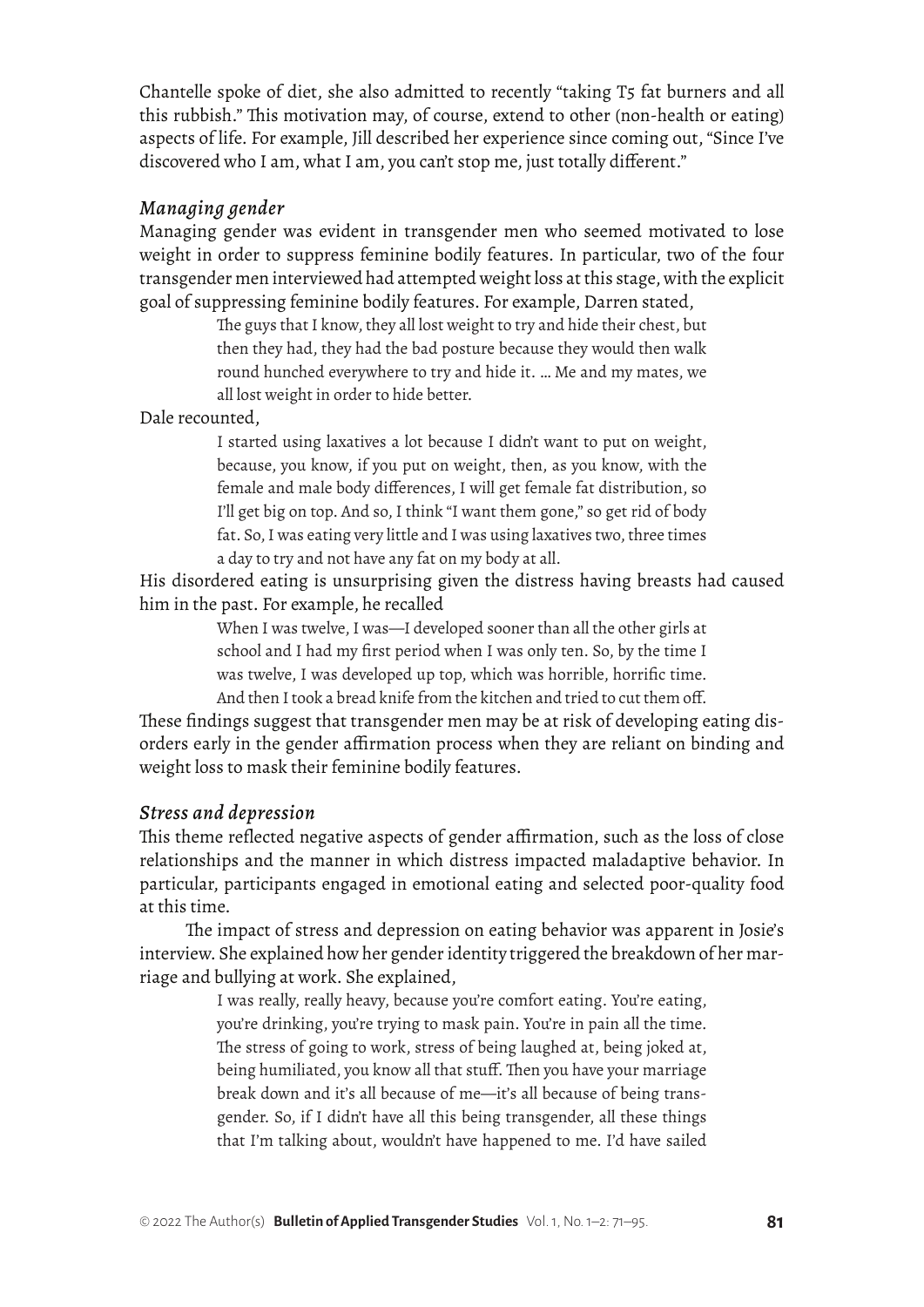along.

Transphobic abuse could also cause stress and weight gain. Tanya described, "I was beat up several times—assaulted with people with baseball bats. An entire street come out at me, attacked me. Even when that happened the police didn't turn up." She continued,

> I moved to my last address because people was uncomfortable with the way I was and were trying to force me out. I've had an arson attack at the house where somebody filled the letterbox with shredded paper, put lighter fuel or something—an accelerant—in and then put matches through the letter box.

She admitted that when she became stressed, she ate:

I would prob, probably each sommat fairly sweet or high carbs when I got stressed, yeah. Not necessarily bad food, I would just eat food with quite high carbs in. I would eat things like meat pie, cos I was so—I didn't really feel like cooking, so I'd eat things like pies and pasties and maybe go and have fish and chips quite regularly or pizza.

Cassie developed severe depression during her early gender affirmation, she reported:

> I just wanted my life to go away. I wanted to kill myself, but I was just too cowardly. You know, I wished I was dead, but there was no way of doing it, so best thing is just sit there and let myself rot.

Cassie also developed disordered eating, stating, "there was two cases where, like, I did starve myself completely for ten days a time over a six-month period." Her self-destructive behavior can be understood as a reaction to long delays accessing treatment and feeling trapped. For example, she explained that while she was coming out as a transgender woman, she was anxious disclosing to others: "the last thing I wanted to do was tell anyone. … I was ripped up inside. I couldn't, and the more I couldn't do, the harder it was because I still wasn't there. Nothing was moving." Cassie insisted that she had no previous issues with food or weight, however she admitted that "there was a part of me liked getting thinner*.*"

## **Receiving hormone therapy**

Seventeen participants reported experience of hormone therapy, either delivered through formal healthcare providers or self-medication (often involving acquisition via internet sources). Two themes emerged for the hormone therapy stage: "increasing awareness and control" and "preparation for surgery*.*" The theme "increasing awareness and control" can be regarded as a continuation of the "new motivation" theme from the previous stage of gender affirmation. Both transgender men and women focused on either losing weight gained during earlier stages of gender affirmation or were anxious about gaining weight as a consequence of the hormone therapy. Participants discussed a variety of weight control strategies. Narratives regarding weight loss in "preparation for surgery" suggest that transgender men and women may be at risk of engaging in disordered eating behavior in a quest to meet criteria for surgery.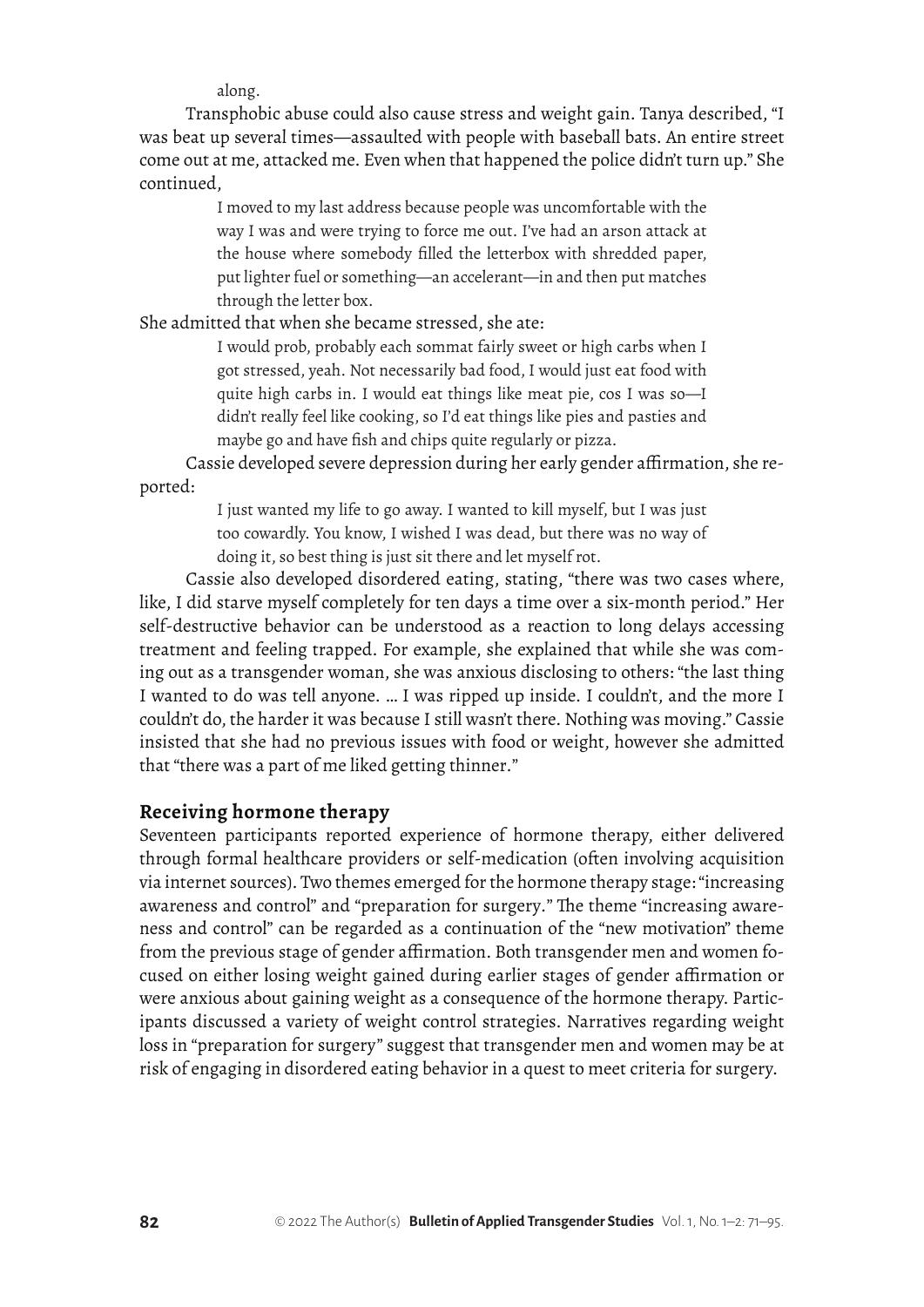## *Increasing awareness and control*

Some of those engaging in hormone therapy were concerned about elevated hunger and weight gain resulting from hormone therapy. Hence, participants discussed increased awareness of their appetite, healthy eating, and weight control. For example, Darren, who had been on hormones for an extensive period, described in detail his experience that "hormones change your eating habits massively." He reported that "You have a massive appetite increase er because you need to fuel all the changes that are happening" and that "for the lads you have a massive, massive appetite increase, but it's really, really hard, because if you don't train you get all the aggression and you put on loads of weight*.*" He described the cyclical process of hormone injections, stating,

> I'm every three weeks, so about one and a half weeks I'm at my peak. So, at my peak I've got more energy, so I need to eat a lot of protein. I need to feed it a lot of carbs. And then you start going back down ready for your next injection, but then you start getting sluggish so you just need to eat foods that will give you more and more energy. And you just need… You get used to it because your body will crave certain foods.

Likewise, Hope claimed hormone therapy had a significant impact on her appetite, which she compensated for by periodically missing meals. She stated,

> The biggest problem I've had, I suspect—and I blame this on something else and I shouldn't really—and that is with being on estrogen has really increased my appetite somewhat chronically. I'm famished all the time! I'm hungry all the time and you put some—if my wife ever puts some food in front of me, I eat it, all of it, every bit! And then I'll raid the fridge and whatever. So, weekends are a bad time for me because I'll tend to eat a lot of food and come Tuesday morning, is about the next time I weigh myself when I'm at the hotel, gone to work and whatever. And then that's when I'll miss a meal out and just have a salad for tea. So, I'll have my breakfast, nothing for lunch, and then a bit of a salad for tea and a couple of slices of toast and that's enough to ensure that I lose this weight.

This suggests that some transgender women may attempt to control weight via risky calorie restriction strategies. Those taking herbal hormones were cautious that prescribed hormone therapy would impact body weight. As described by Katerina "hormones might put weight on me as well," suggesting that the side effects of such medication may influence healthcare decisions at this stage of gender affirmation.

Transgender women who did not desire surgery (Josie, Kelly, Hope) were generally motivated to control or lose weight so that they could fit into particular clothes or styles. For example, having had a larger body, Josie stated

> Now I want to reduce dress size. Now I want to get into better dress sizes, you know, and panties—get smaller panties and things. You know, that sort of thing. So, I'm very conscious now, cos I want to get my figure, you know, into proper shape and a proper waist, so I'm looking to lose another stone and get my—get my, you know, a good figure. … You know, I want to have a slender waist, nice fitting skirts and things, you know. Tight fitting and that, as well.

Overall, comments reveal how the self and body are intertwined, and also how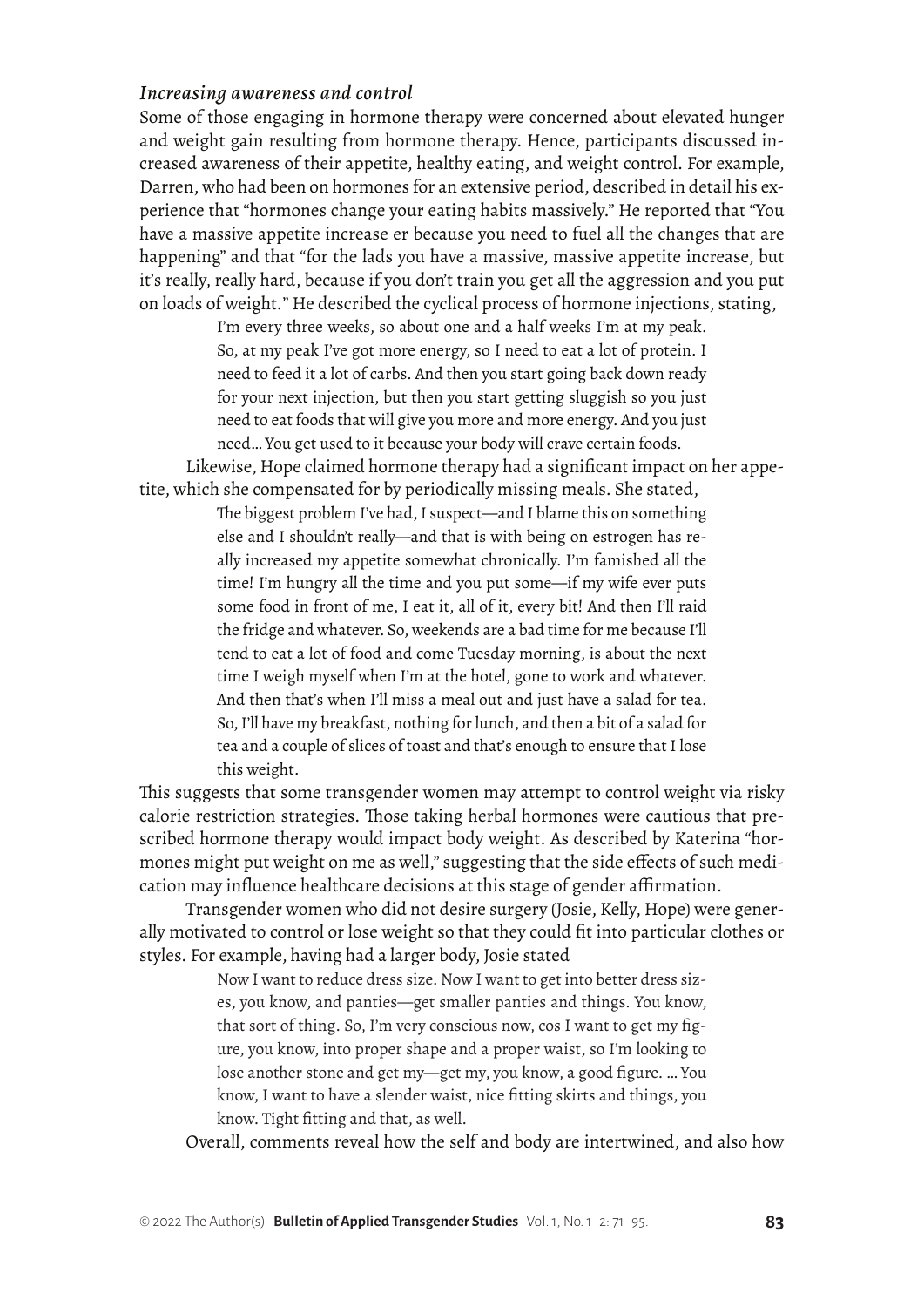reductions in bodily discomfort and increases in hormone fueled appetite led to increased awareness of eating behavior, body weight, and shape.

## *Preparation for surgery*

Of the seventeen transgender men and women taking hormones, twelve either desired or had undergone surgery. Four of the five participants taking hormones and anticipating surgery discussed the implications of larger body size in relation to gender affirmation surgery. For example, Chantelle considered "the risks of being overweight, and it causes problems with the surgery cos there's too much excess skin when they do the surgery. There's higher risk of it not going to plan." As a consequence, those preparing for surgery typically placed greater emphasis on physical health in preparation for her future surgery. Cassie commented,

> I'm thinking about that a lot now, yeah. Diet and stuff. I'm trying to just eat fish and veg and stuff. I don't eat any other meat other than fish. Exercise. I do a lot of walking and that, but I wanna get more healthy. I just wanna get my metabolism as good as it can be so when I… I can have a good shot at it [surgery].

Similarly, Dale discussed his current exercise regime, which was directly linked to his plans for surgery. For example, he stated,

> They do say that the more upper core strength and more muscle you build—chest muscle you build up—then the much more successful the top surgery is when they do the male contouring. They do the double mastectomy, but also the male contouring. … So, I'm thinking, okay, you know, if I lose the weight and do all the exercising, hit the weights and things and just build up my strength and upper core, then that is preparing for the surgery, so then at least even if I've got a way to go before the surgery, I feel as though I'm still progressing and heading towards something.

The relationship between body weight and preparation for surgery was echoed by transgender women who had undergone surgery. In particular, they reported the challenges presented by body mass index (BMI) targets and employing strict diets beforehand. Tanya stated,

> I'd got the hormone treatment, transitioned, done everything ready for surgery. Got to see the surgeon and he said my BMI was too high and gave a target that was unreachable for me. Literally completely unreachable. It was less than I'd weighed when I was fourteen and I used to do all the sports and stuff like that. So. I mean I'd actually worked it out, I'd have to cut a leg off to reach that BMI, and I was actually seriously considering doing that, and I'm not joking.

Molly described how in order to lose weight for surgery she made substantial changes to her diet. She recalled,

> I was getting towards the end of my counselling I need. I'm getting a bit too much. I need to cut down for my surgery, so I cut out meat and potato pies and went on cuppa soups at lunch times and got my weight down nearly two stone.

The same motivation to lose weight was evident in Sally's interview. She explained,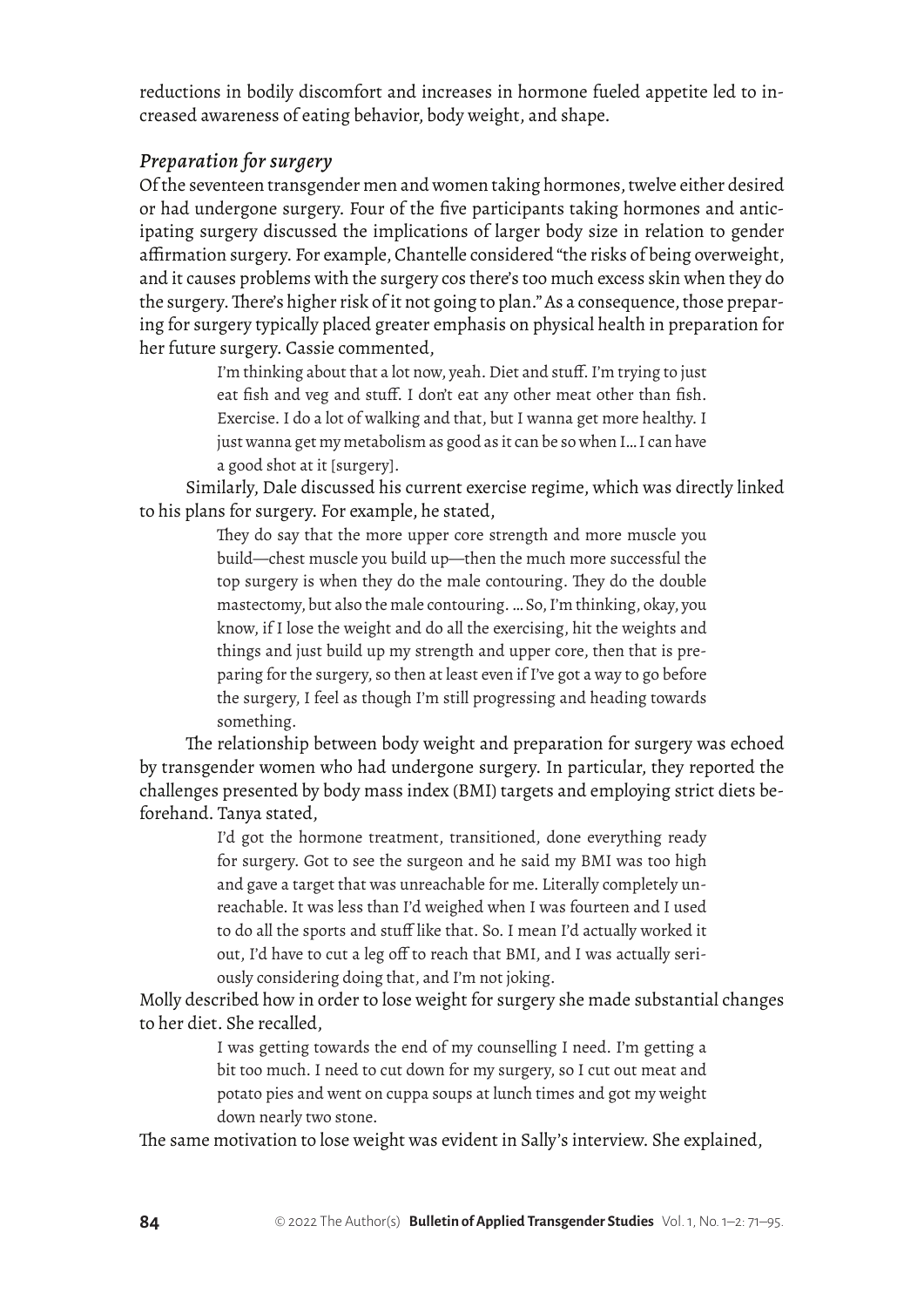I suddenly discovered before I was due to have the operation that maximum measurement around the widest part of your abdomen was thirty-seven inches because obviously a lot of the work is done around the abdomen and mine was forty. I was frightened to death! So, four weeks I had a five hundred calorie a day diet.

She further described a routine of

five hundred calories a day and a cycle at the local gym. I was down there for two hours a day, as well. I mean, going to the gym doesn't actually lose you much weight at all, but it does tone things up and basically, I was trying to get this down.

Interestingly both Sally and Molly described putting weight back on post-surgery. This is suggestive of the potential for extreme dieting to trigger fluctuations in weight.

#### **Mid- and post-surgery**

The recurring theme for the mid- and post-surgery stage of gender affirmation was "contentment versus control." There were fewer interviewees (*n* = 8) from this stage of gender affirmation. All participants reported feeling more positive about their bodies and there appeared to be a reduction in emotional eating. Participants were cognizant of how their bodies and health had changed during gender affirmation and were generally keen to control their weight. Transgender women were more likely to discuss the use of restrained eating, whereas transgender men tended to endorse physical activity and weight training as a form of weight management or body shape control.

#### *Contentment versus control*

Participants expressed feelings of wellbeing and increased contentment both in general terms and with their body since engaging with surgery. For example, discussing their general contentment, Tanya asserted, "I'm happy with myself" and Sally commented, "it's infinitely better, there's none of the things associated with gender dysphoria—you know, depression, misery, heartache, arguments*.*" Similarly, Molly stated, "I feel more content. I'm becoming what I want to be, what I should be," and Penny explained, "I do feel a lot more confident in myself, a lot more relaxed and a lot more open. … Nothing's really changed, just me, just being the person I always thought I was." Illustrating greater contentment with body shape, Helen stated, "it's quite nice seeing the fat distribution being more appropriate to one's internal image of oneself. And yes, so, it's a kind of balance of looking appropriate, feeling appropriate."

At later stages of gender affirmation, transgender women (*n* = 6) described various weight control strategies. For example, Helen stated, "I try not to eat too much. I try to eat more slowly," and Jane commented, "I weigh myself regular so I keep—make sure it's not creeping. … If I notice the scales are creeping in the wrong way, I live on porridge for a couple of days." Like her counterparts, Sally also stated that she was happier with her body. However, this was juxtaposed with comments that "There are bits obviously that I would prefer not to have. I'd prefer this mummy tummy to disappear completely" and "I would love to lose another stone, but I don't seem to be able to get round to it." As a consequence, she described weight control strategies such as "eating more salads these days and eating—I tend to get things in bulk now and freeze them." In part, Sally's desire to lose further weight may reflect the common association be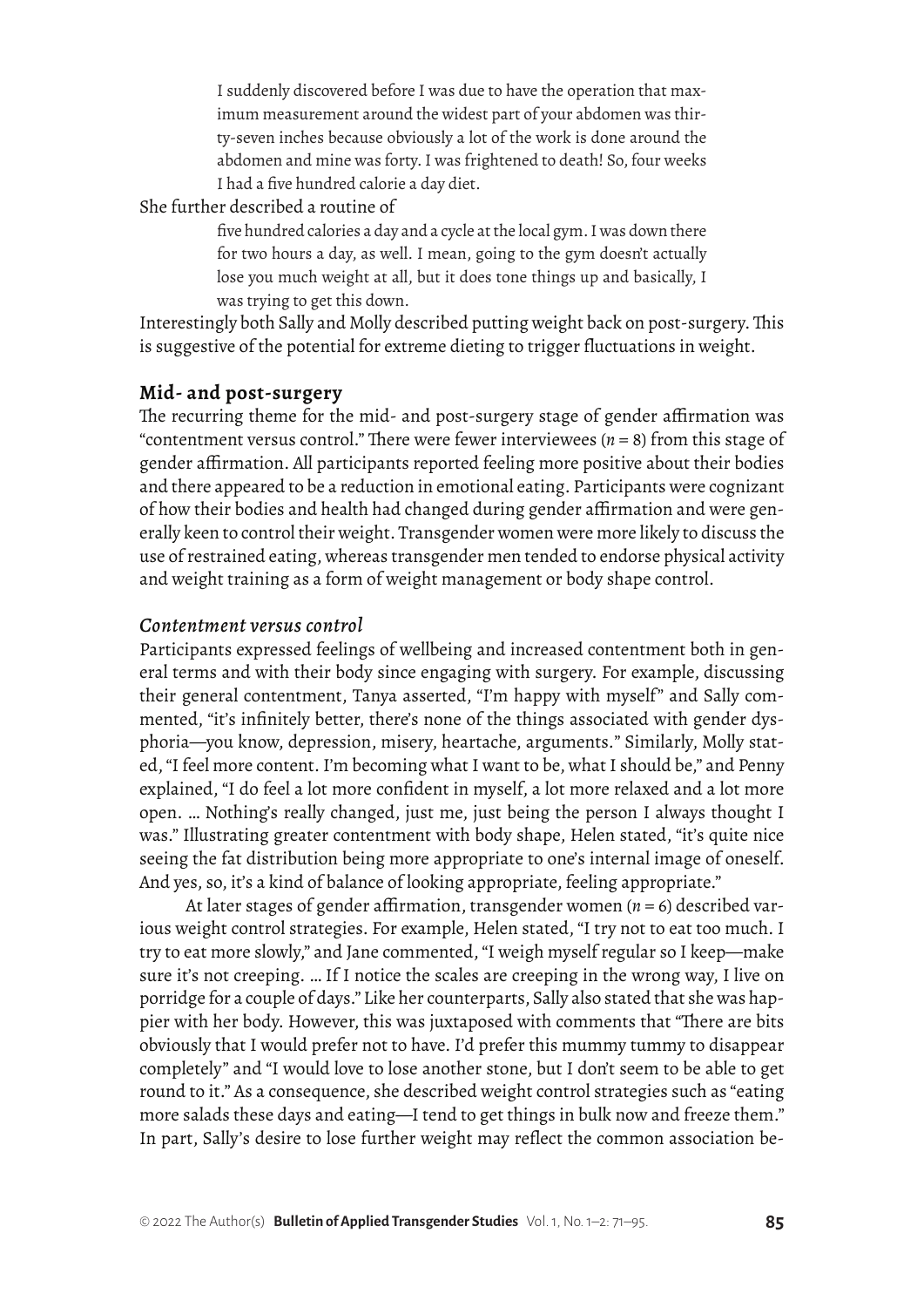tween being feminine and being thin.

The transgender men  $(n = 2)$  also expressed contentment with their bodies and discussed controlling weight and physical health through diet. Darren who was midway through surgeries at the time of the interview, spoke at length about his new approach to food, with eating oriented towards nutritional value. For example, he explained,

> I personally have problems with internal bleeds and things like that. That's one of my things, so I need to then eat a lot of green veg to combat, because you know the properties in the green veg, especially like cabbage and spinach and things like that, the iron and all the other properties do really well for your healing process.

Similarly, Robert approached food from a functional perspective commenting, "my iron's low so I have to eat a lot of vegetables" and "I have to drink a lot of water because I used to suffer—I used to suffer a lot with urinary infection through stress." Both transgender men discussed weight control strategies. For instance, Darren commented,

> I'm on quite a strict diet,—quite a strict training regime. So, I'm working to improve my health and everything that goes with it. Obviously, my physique, as well. I'm working on that slowly. I've set myself—I've got a goal for a year, so in a year's time I want to be a lot slimmer but have bulked—gained muscle.

These commentaries highlight the importance of controlling weight and maintaining health at this stage.

In contrast to the transgender women, whose focus tended to be on calorie restriction, Darren and Robert talked enthusiastically about exercise, weight training, and building muscular physiques. For example, Robert commented, "The most I can do in a week of tummy exercises is 2,500." Darren also explained,

> Obviously, you've spent all your life being female and now all of a sudden you've got all this testosterone and you've got—no matter how much you trained before, your muscle structure is never the same. But now obviously I build muscle. So, my arms—because you get really obsessed about muscle. Like, some guys don't, but more often than not we get really obsessed with body shape and muscle.

Participant commentaries on food and weight during this stage of gender affirmation provide evidence of a balancing of contentment with awareness of a need to control or lose weight. This does not necessarily mean all participants were successful in achieving this, however attitudes at this stage contrast starkly with pre-gender affirmation and reveal a shift in priorities which favors the safeguarding of physical health.

#### **DISCUSSION**

In the present study, the body dissatisfaction and disordered eating reported by transgender men and women were closely related to the pressures experienced at each stage of gender affirmation. Findings highlight the need to consider the importance of stage of gender affirmation when investigating the interplay between gender dysphoria,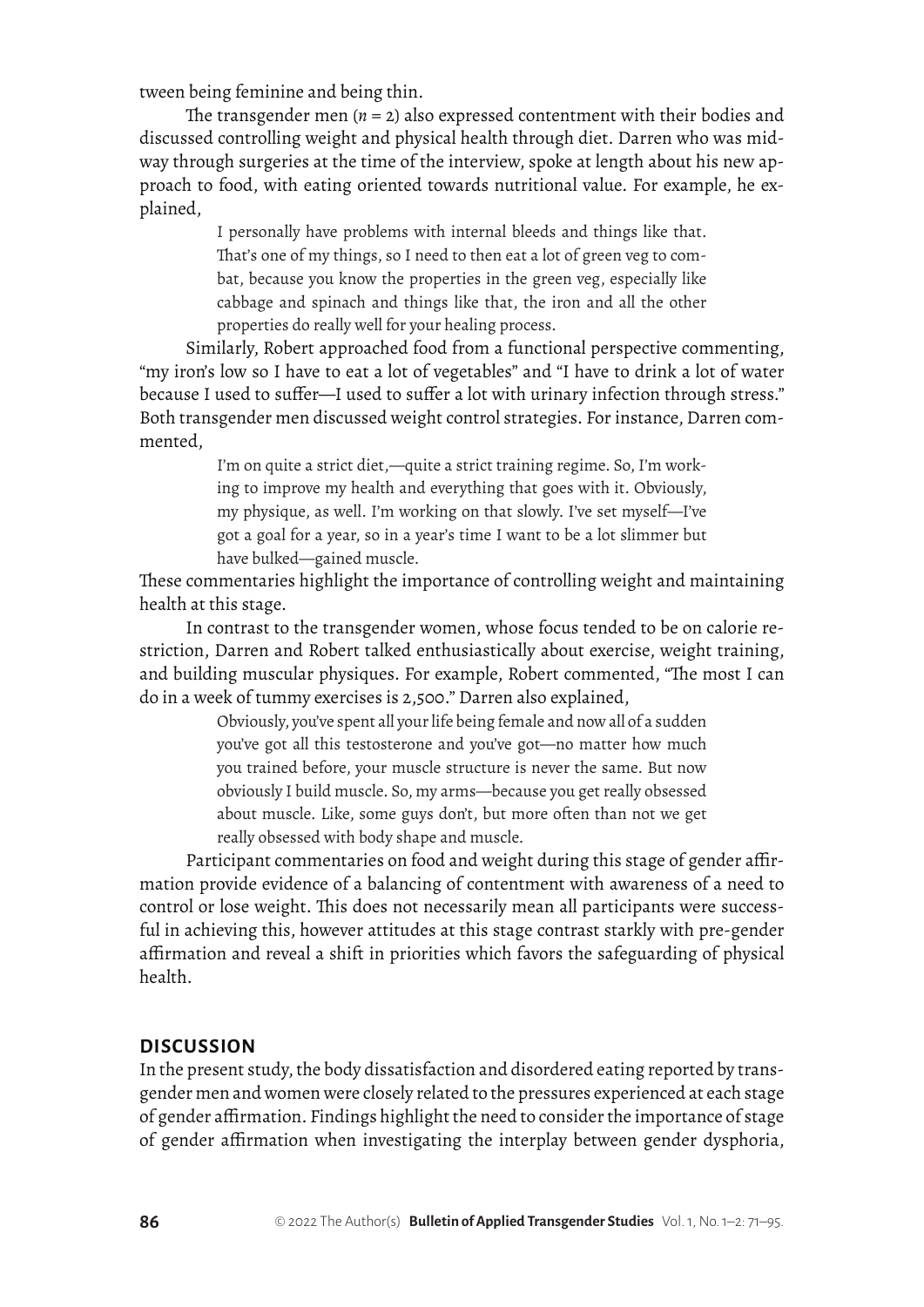body dissatisfaction, and eating behavior (McGuire et al. 2016; Staples et al. 2020) and have important implications for transgender health research and practice.

At the pre-gender affirmation stage, three themes emerged: "managing gender," "stress and depression," and the "consequence of other coping mechanisms." In terms of managing gender, disordered eating was used by transgender men and women to manage self-perceptions and emotions in relation to their body and gender identity (e.g., to create or mask female anatomical features) and to influence the perceptions of others. This is consistent with previous research documenting the use of food restriction or compensatory eating behavior to prevent puberty onset or progression (Coelho et al. 2019). Disordered eating in order to achieve these goals could increase health risks for transgender men and women. Health professionals should be aware of these issues and ensure that appropriate support is provided at the pre-gender affirmation stage.

Similarly, negative affect (stress and depression), arising as a consequence of bullying/harassment, hiding one's transgender identity, or hatred towards their body was linked to food consumption (either under-eating or emotional overeating), the consumption of nutrient deficient foods, and bulimic strategies. Indeed, the emotional aspects of eating behavior and relationships between mental health and eating behavior are well-established (Aoun et al. 2019). Maladaptive behaviors, adopted in order to cope with gender dysphoria (i.e., cocaine use, alcohol abuse, and exercise addiction), also influenced food selection and intake. Findings highlight the importance of contextualizing high-risk eating behavior in transgender populations (Sevelius 2013) and of supporting those experiencing distress during the pre-gender affirmation stage to develop adaptive coping strategies. Findings also contribute to evidence demonstrating the consequences of delays to gender affirmation treatment and the extent to which a lack of support can impact the health of transgender men and women (Carlile, Butteriss, and Sansfacon 2021; Ellis, Bailey, and McNeil 2015).

The coming out and early gender affirmation stage saw the re-emergence of two of the pre-gender affirmation stage themes: "managing gender" and "Stress and depression." In terms of the former, here again the primary motivation (for transgender men) was food restriction leading to weight-loss in order to conceal breast tissue or self-harming behavior (i.e., attempting to remove them altogether). Stress and depressionat this stage for transgender women was linked again with transphobic abuse, but also with having to cope with problematic interpersonal relationships (i.e., loss or conflict with spouses, family, and friends) or frustration associated with the speed of access to treatment, leading to either a starvation feeding regimen or emotional overeating. Findings are consistent with previous research documenting the relationship between stressful life events and health behavior in the transgender community (Miller and Grollman 2015; Peltzer and Pengpid 2016) and highlight the importance of developing adaptive coping strategies and accessing appropriate support.

The coming out and early gender affirmation stage also revealed the emergence of a new theme: "new motivation." Transgender women expressed the wish to eat healthily and control portion sizes for two main reasons: to lose weight or maintain a low body weight in order to create and display a more feminine figure or to reduce risk in the light of anticipated surgery. However, risky weight loss strategies were evident (e.g., self-medication with weight-loss pills). Researchers must examine the relation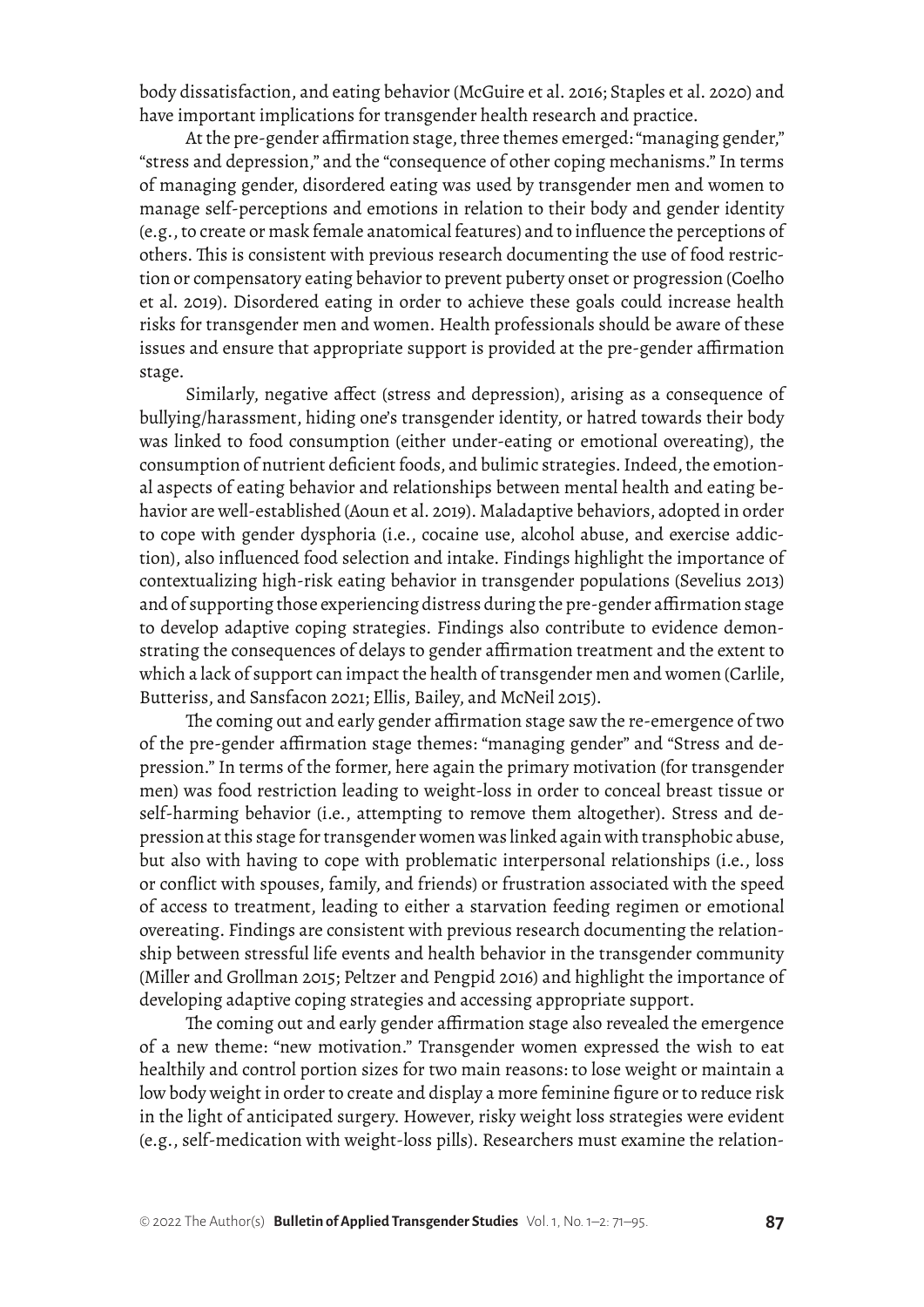ships between femininity, body weight, self-identity, and societal acceptance further, for example, the extent to which transgender women in Western societies believe that a low body weight is part of the "ideal" feminine body shape that must be reached in order to feel or be treated as attractive and feminine. Practitioners supporting transgender men and women during the coming out and early gender affirmation stage should be aware of the potential for both positive and negative associations with eating to develop in this phase.

For transgender men and women at the receiving hormone therapy stage, there was an increase in awareness and control of appetite, weight, and body shape. Consistent with the previous stage, there remained a "new motivation" to lose weight or maintain a low weight. However, hormone therapy was reported to be linked to a large increase in appetite, with the potential for weight-gain. As reported elsewhere (Ålgars, Santtila, and Sandnabba 2010), this creates anxiety in relation to the desired body shape and in relation to meeting weight criteria for surgery. This was sometimes dealt with by employing risky calorie restriction and exercise strategies in order to achieve the required pre-surgery weight. Findings are consistent with literature on the emergence of risky dieting behavior in transgender populations (Diemer et al. 2015; Witcomb et al. 2009) and contribute to existing research (e.g., Fisher et al. 2014) examining the impact of hormone therapy on transgender body image.

Greater acknowledgement and discussion of this issue is required, especially as the body mass requirements for gender affirmation surgery vary, data relating body mass and surgical outcomes are lacking, and body mass requirements for surgery may negatively impact patient health and wellbeing (Brownstone et al. 2021). The relationship between body weight, body dissatisfaction, and disordered eating should, of course, be considered in the context of weight related stigma (both from health practitioners and the general population) and the impact of this stigma on health and wellbeing (e.g., Major, Eliezer, and Rieck 2012; Puhl and Brownell 2006). For example, weight related stigma may increase unwanted attention that is especially problematic when experiencing gender dysphoria and in the context of discrimination and abuse targeted at the transgender community (Bradford et al. 2013).

At the final stage, mid- and post-surgery, the theme that emerged most strongly was "contentment versus control," and a shift in priorities from a motivation to focus on psychological wellbeing to a focus on physical health. For some, contentment in relation to body image emerged, along with a reduction in emotional overeating. Transgender women expressed an increased feeling of wellbeing and greater satisfaction with body image. However, there was also a desire to be thinner, possibly because transgender women associate being thin with being feminine (Gordon et al. 2016). This stage was therefore also characterized by stringent weight control strategies for some people and further research exploring relationships between feminine body ideals, body dissatisfaction, and weight control in transgender women is required.

Similarly, transgender men expressed a greater contentment with their body image and used food in relation to physical health (e.g., consuming vegetables to promote healing after surgery or drinking lots of water to treat urinary infections). Though weight control was still a major concern, this time a stringent diet and exercise routine were combined to achieve the desired slender-but-muscular physique. This is consistent with recent research suggesting that transgender men become more mo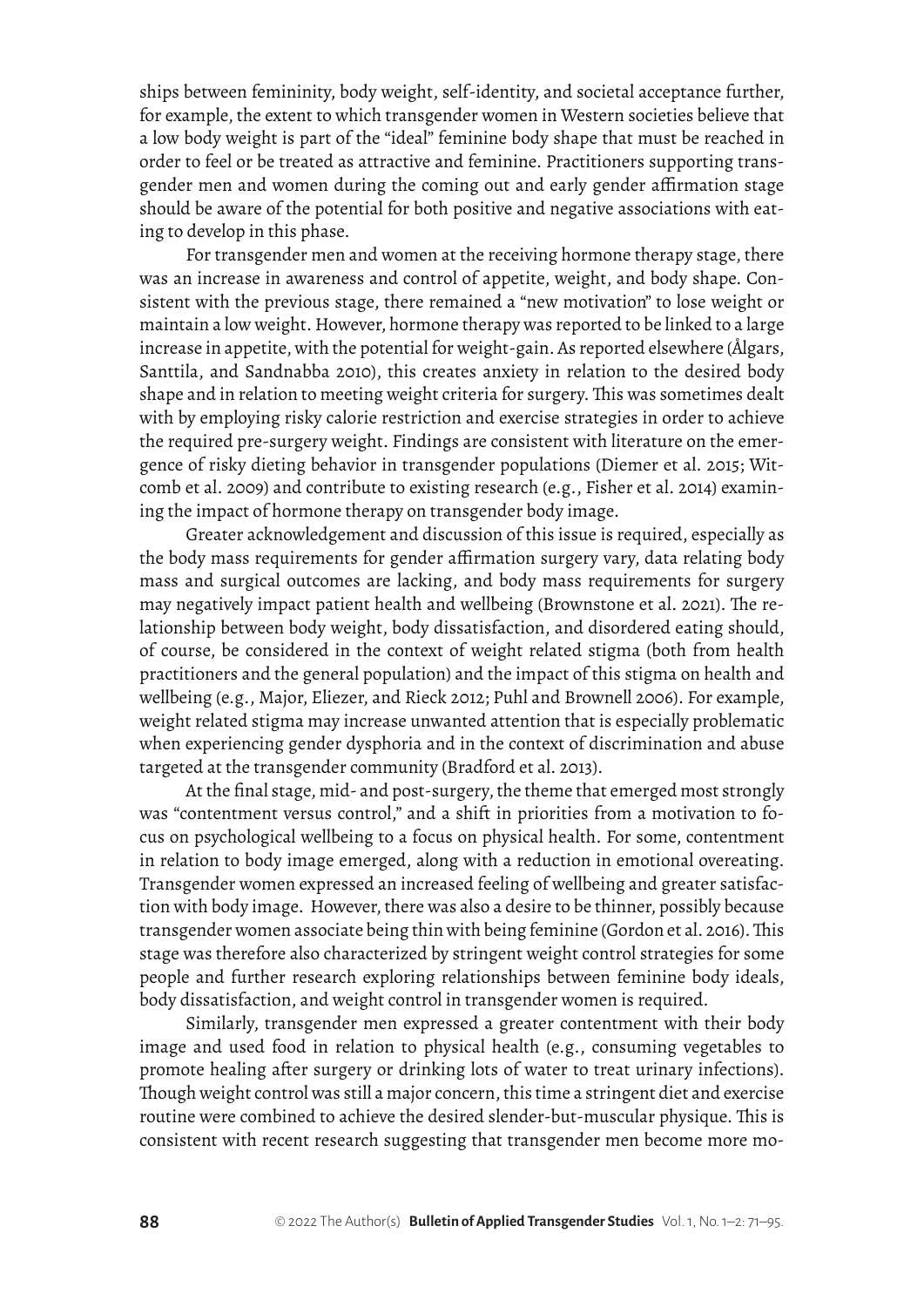tivated to care for their body as they progress through stages of gender affirmation (Linsenmeyer et al. 2021) and suggests that measures should be introduced to address existing delays to the gender affirmation process. Transgender men and women have important nutritional requirements that change across the gender affirmation process. There has, however, been little recognition of this issue or formal guidance for transgender men and women. Indeed, previous research has documented the use of social media to obtain transgender relevant nutrition information (Schier and Linsenmeyer 2019). Additional research and guidance are required to support the nutritional needs of transgender men and women at each stage of the gender affirmation process (Rozga et al. 2020).

Findings demonstrate the importance of considering the extent to which gender dysphoria influences body dissatisfaction, attitudes to food, and eating behavior at various stages of gender affirmation. Clearly, each stage of gender affirmation presents specific issues that must be understood and accommodated by health professionals. Further, it is important to recognize important barriers to effective healthcare. For example, weight has become a core issue for those addressing the health of transgender men and women and weight-based stigma can impede health provision, with a tendency for healthcare providers to attribute health issues to body weight (Paine 2021). Interventions intended to improve patient healthcare should ensure that they do not increase existing health inequalities by encouraging weight-based stigma, which reduces engagement with healthcare services and exacerbates the discrimination already experienced by the transgender community (Paine 2018).

#### **Limitations and future research**

Findings are, of course, limited by reliance on a relatively small sample, precluding the extrapolation of findings to the transgender community at large. In particular, all participants identified as white, and these findings cannot inform our understanding of the intersections of racism and transphobia in this context (e.g., Ghabrial 2017; Sevelius 2013). Further, it is important to acknowledge that gendered standards of beauty are racialized, such as through privileging thinness and non-Black hair types (Bryant 2019; Kelch-Oliver and Ancis 2011). These racialized standards may negatively impact the body image and eating behavior of non-white transgender women, especially where gender affirmation focuses on racialized aesthetic ideals (Gonsalves 2020). Additional research in this area is required. Similarly, future research should consider cultural variation in the gender affirmation process, including the influence of societal acceptance of transgender men and women and social support (Elischberger et al. 2018). Indeed, research indicates that there is considerable cross-cultural variation in transgender experiences (Reisner, Keatley, and Baral 2016).

Future research should ideally be prospective in nature, so that individual differences and changes in emotions, thoughts, and health behavior can be captured throughout the gender affirmation process, together with those factors exacerbating or lessening body dissatisfaction and disordered eating. These studies may elucidate the nature and timely implementation of interventions to offset the mental distress, negative body image, and maladaptive coping behavior reported here. Research investigating the effectiveness of treatment delivered to transgender clients with body image or eating disorders is particularly important as previous research indicates that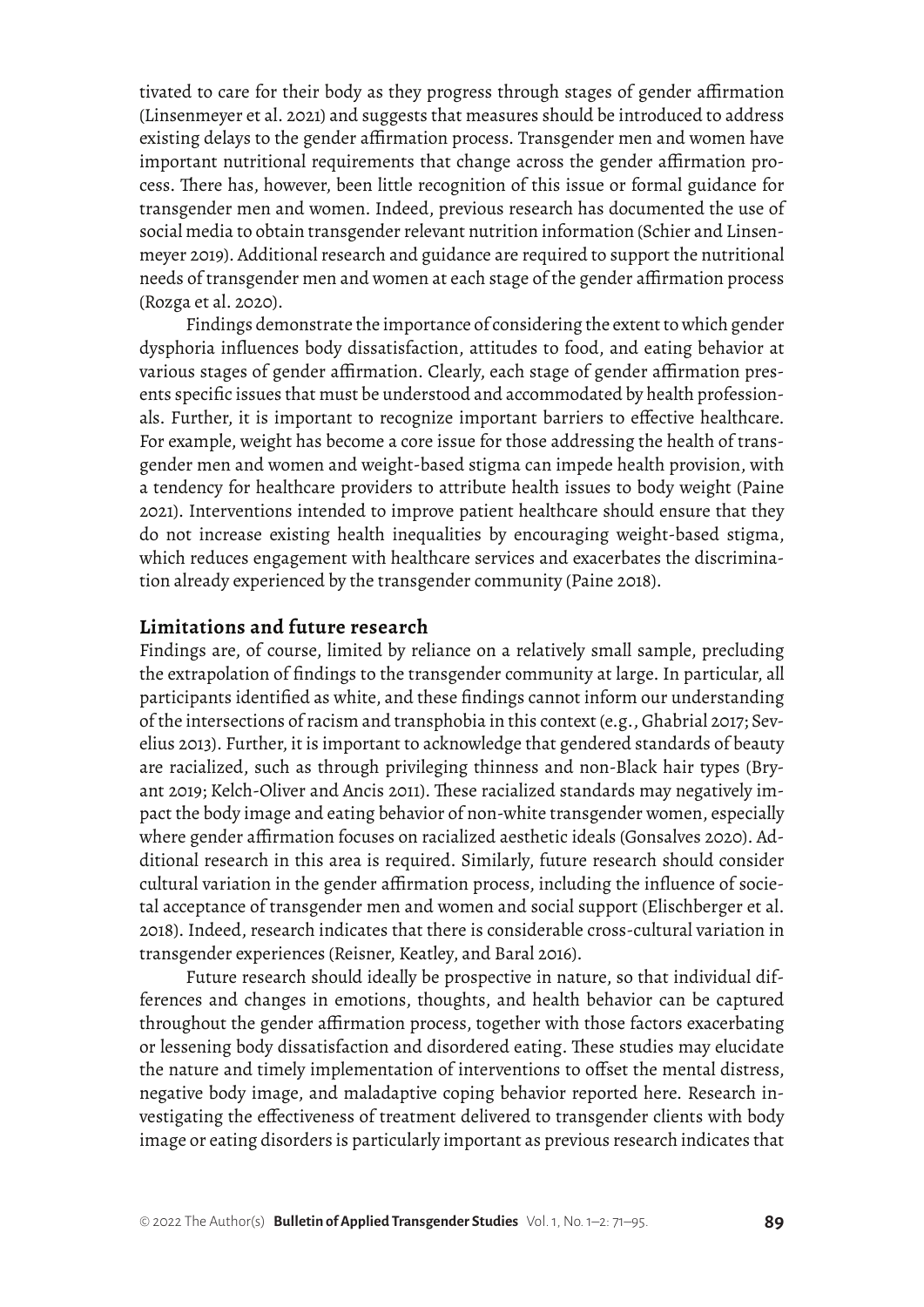these services and wider mental health services are often inadequate (Duffy, Henkel, and Earnshaw 2016; McCann and Sharek 2016).

To conclude, the present study highlights the need to consider the influence of stage of gender affirmation when researching the interconnections between attitudes, behavior, and emotions relating to gender identity. For both transgender men and women, a shift was evident from a focus on psychological wellbeing in the early stages of gender affirmation to physical wellbeing in the later stages. While body dissatisfaction seems to dissipate as the gender affirmation progresses, a common theme at each stage was that both transgender men and women engaged in risky and often maladaptive behavior related to transforming body shape and size (although motivations changed across the gender affirmation process). It is, therefore, essential that transgender men and women are provided with support in these areas throughout the gender affirmation process.

#### **REFERENCES**

- Agarwal, Cori A., Melody F. Scheefer, Lindsey N. Wright, Norelle K. Walzer, and Andy Rivera. 2018. "Quality of Life Improvement After Chest Wall Masculinization in Female-to-Male Transgender Patients: A Prospective Study Using the BREAST-Q and Body Uneasiness Test." *Journal of Plastic, Reconstructive & Aesthetic Surgery* 71(5): 651–57.
- Ålgars, Monica, Pekka Santtila, and N. Kenneth Sandnabba. 2010. "Conflicted Gender Identity, Body Dissatisfaction, and Disordered Eating in Adult Men and Women." *Sex Roles* 63: 118–25.
- Ålgars, Monica, Katarina Alanko, Pekka Santtila, and N. Kenneth Sandnabba. 2012. "Disordered Eating and Gender Identity Disorder: A Qualitative Study." *Eating Disorders* 20: 300–11.
- Aoun, Carla, Lynn Nassar, Stephanie Soumi, Nada El Osta, Tatiana Papazian, and Lydia Rabbaa Khabbaz, L. 2019. "The Cognitive, Behavioral, and Emotional Aspects of Eating Habits and Association with Impulsivity, Chronotype, Anxiety, and Depression: A Cross-Sectional Study." *Frontiers in Behavioral Neuroscience* 13.
- Avila, Jonathan T., Neville H. Golden, and Tandy Aye. 2019. "Eating Disorder Screening in Transgender Youth." *Journal of Adolescent Health* 65 (6): 815–17.
- Bandini, Elisa, Alessandra D. Fisher, Giovanni Castellini, Carolina L. Sauro, Lorenzo Lelli, Maria C. Merriggiola, Helen Casale, Laura Benni, Naika Ferruccio, Carlo Faravelli, Davide Dettore, Mario Maggi, and Valdo Ricca. 2013. "Gender Identity Disorder and Eating Disorders: Similarities and Differences in Terms of Body Uneasiness." *Journal of Sexual Medicine* 10: 1012–23.
- Bhaskar, Roy. 2010. *Reclaiming Reality: A Critical Introduction to Contemporary Philosophy*. London: Routledge.
- Bishop, Anna, Francine Overcash, Jennifer McGuire, and Marla Reicks. 2020. "Diet and Physical Activity Behaviors Among Adolescent Transgender Students: School Survey Results." *Journal of Adolescent Health* 66 (4): 484–90.
- Bower, Marlee, Janette Perz, and Elizabeth Conroy. 2020. "What Role Does Substance Use Play in the Social World of Australian People Who Have Experienced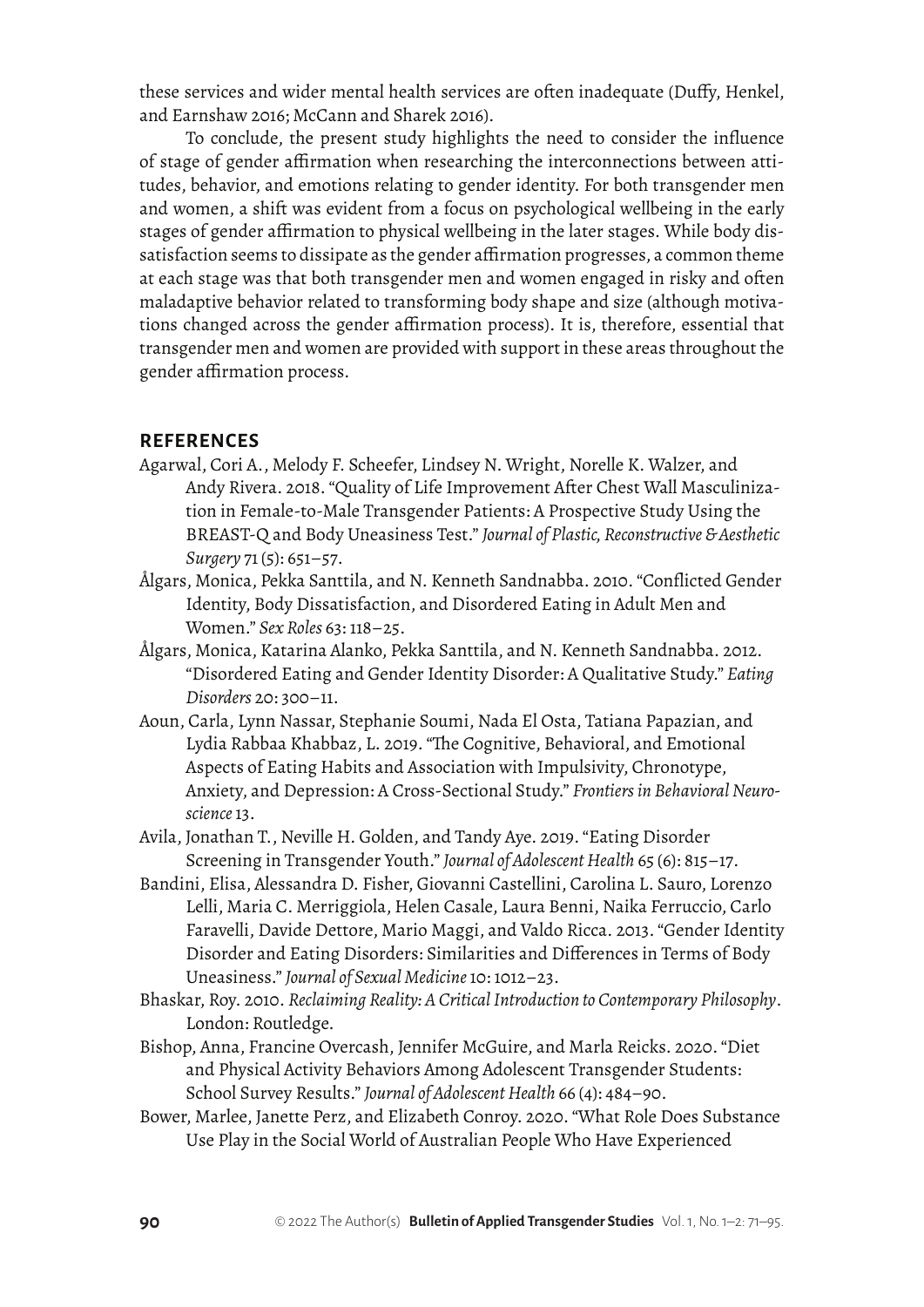Homelessness? A Critical Realist Mixed-Methods Exploration." *Journal of Community & Applied Social Psychology* 31(1): 68–82.

- Bradford, Judith, Sari L. Reisner, Julie A. Honnold, and Jessica Xavier. 2013. "Experiences of Transgender-Related Discrimination and Implications for Health: Results from the Virginia Transgender Health Initiative Study." *American Journal of Public Health* 103 (10): 1820–29.
- Braun, Virginia, and Victoria Clarke. 2006. "Using Thematic Analysis in Psychology." *Qualitative Research in Psychology* 3: 77–101.
- Braun, Virginia, and Victoria Clarke. 2013. *Successful Qualitative Research.* Thousand Oaks: Sage.
- Braun, Virginia, Victoria Clarke, and Gareth Terry. 2015. "Thematic Analysis." In *Qualitative Research in Clinical and Health Psychology*, edited by Poul Rohleder and Antonia C. Lyons, 95–113. London: Palgrave Macmillan.
- Brownstone, Lisa M., Jaclyn DeRieux, Devin A. Kelly, Lanie J. Sumlin, and Jennifer L. Gaudiani. 2021. "Body Mass Index Requirements for Gender-Affirming Surgeries Are Not Empirically Based." *Transgender Health* 6 (3): 121–4.
- Bryant, Susan L. 2019. "The Beauty Ideal: The Effects of European Standards of Beauty on Black Women." *Columbia Social Work Review* 11 (1): 80–91.
- Carlile, Anna, Ethan Butteriss, and Annie P. Sansfacon. 2021. "'It's Like My Kid Came Back Overnight': Experiences of Trans and Non-Binary Young People and Their Families Seeking, Finding and Engaging With Clinical Care in England." *International Journal of Transgender Health* 22 (4).
- Coelho, Jennifer S., Janet Suen, Beth A. Clark, Sheila K. Marshall, Josie Geller, and Pei Y. Lam. 2019. "Eating Disorder Diagnoses and Symptom Presentation in Transgender Youth: A Scoping Review." *Current Psychiatry Reports* 21(11): 1–10.
- Connell, Raewyn. 2021. "Transgender Health: On a World Scale." *Health Sociology Review* 30 (1): 87–94.
- Couturier, Jennifer, Bharadwaj Pindiprolu, Sheri Findlay, and Natasha Johnson. 2015. "Anorexia Nervosa and Gender Dysphoria in Two Adolescents." *International Journal of Eating Disorders* 48: 151–5.
- Cusack, Claire E., Marita Cooper, Nicole Libbey, and M. Paz. Galupo. 2021. "Rumination and Eating Psychopathology Among Trans and Nonbinary Individuals: A Path Analysis Integrating Minority Stress." *Eating Behaviors* 42.
- Diemer, Elizabeth W., Julia D. Grant, Melissa A. Munn-Chernoff, David A. Patterson, and Alexis E. Duncan. 2015. "Gender Identity, Sexual Orientation, and Eating-Related Pathology in a National Sample of College Students." *Journal of Adolescent Health* 57: 144–49.
- Downing, Janelle M., and Julia M. Przedworski. 2018. "Health of Transgender Adults in The U.S., 2014-2016." *American Journal of Preventive Medicine* 55 (3): 336–44.
- Duffy, Mary E., Kristin E. Henkel, and Valerie A. Earnshaw. 2016. "Transgender Clients' Experiences of Eating Disorder Treatment." *Journal of LGBT Issues in Counselling* 10: 136–49.
- Elischberger, Holger B., Jessica J. Glazier, Eric D. Hill, and Lynn Verduzco-Baker. 2018. "Attitudes Toward and Beliefs About Transgender Youth: A Cross-Cultural Comparison Between the United States and India." *Sex Roles* 78 (1): 142–60.
- Ellis, Sonja J., Louis Bailey and Jay McNeil. 2015. "Trans People's Experiences of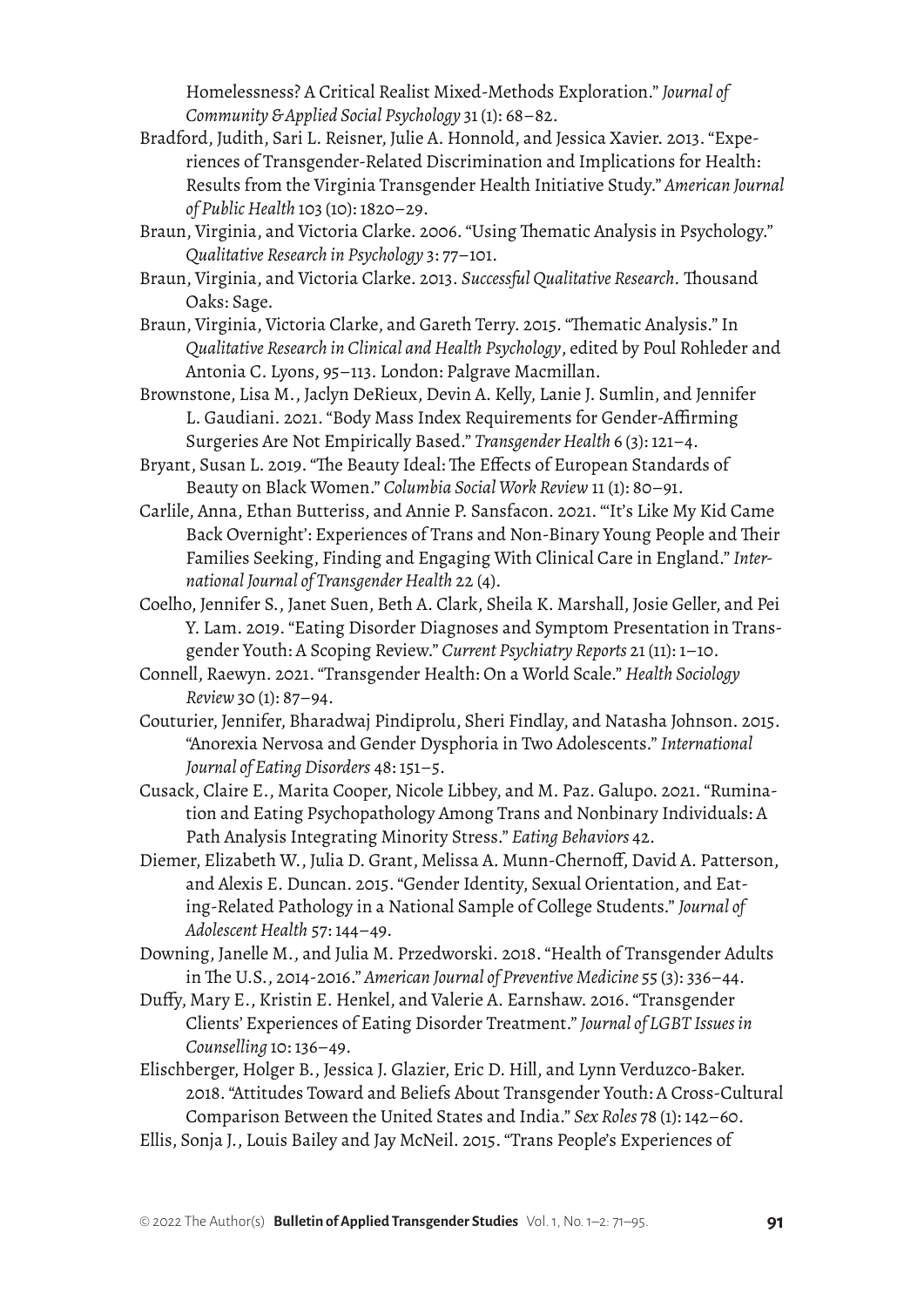Mental Health and Gender Identity Services: A UK Study." *Journal of Gay and Lesbian Mental Health* 19 (1): 4–20.

- Ewan, Lindsay A., Amy B. Middleman and Jennifer Feldmann. 2014. "Treatment of Anorexia Nervosa in the Context of Transsexuality: A Case Report." *International Journal of Eating Disorders* 47: 112–15.
- Fisher, Alessandra D., Giovanni Castellini, Elisa Bandini, Helen Casale, Egida Fanni, Laura Benni, Naika Ferruccio, Maria C. Meriggiola, Chiara Manieri, Anna Gualerzi, Emmanuele Jannini, Alessandro Oppo, Valdo Ricca, Mario Maggi, and Alessandra H. Rellini. 2014. "Cross-Sex Hormonal Treatment and Body Uneasiness in Individuals with Gender Dysphoria." *Journal of Sexual Medicine* 11: 709–19.
- Fredriksen-Goldsen, Karen I., Loree Cook-Daniels, Hyun J. Kim, Elena A. Erosheva, Charles P. Hoy-Ellis, Jayn Goldsen, and Anna Muraco. 2014. "Physical and Mental Health of Transgender Older Adults: An At-Risk and Underserved Population." *The Gerontologist* 54: 488–00.
- Ghabrial, Monica A. 2017. "'Trying to Figure Out Where We Belong': Narratives of Racialized Sexual Minorities on Community, Identity, Discrimination, and Health." *Sexuality Research and Social Policy* 14 (1): 42–55.
- Gonsalves, Tara. 2020. "Gender Identity, the Sexed Body, and the Medical Making of Transgender." *Gender & Society* 34 (6): 1005–33.
- Gordon, Allegra R., S. Bryn Austin, Nancy Krieger, Jaclyn M. White Hughto, and Sari L. Reisner. 2016. "'I Have to Constantly Prove to Myself, to People, That I Fit the Bill': Perspectives on Weight and Shape Control Behavior Among Low-Income, Ethnically Diverse Young Transgender Women." *Social Science & Medicine* 165:  $141 - 49.$
- Gordon, Allegra R., L. B. Moore, and Carly Guss 2021. "Eating Disorders Among Transgender and Gender Non-binary People." In *Eating Disorders in Boys and Men*, edited by Jason M. Nagata, Tiffany A. Brown, Stuart B. Murray, and Jason M. Lavender, 265–82. Springer.
- Gorski, Philip S. 2013. "What is Critical Realism? And Why Should You Care?" *Contemporary Sociology* 42 (5): 658–70.
- Guss, Carly E., David N. Williams, Sari L. Reisner, S. Bryn Austin, and Sabra L. Katz-Wise. 2017. "Disordered Weight Management Behaviors, Nonprescription Steroid Use, and Weight Perception in Transgender Youth." *Journal of Adolescent Health* 60 (1): 17–22.
- Hepp, Urs, and Gabriella Milos. 2002. "Gender Identity Disorder and Eating Disorders." *International Journal of Eating Disorders* 32: 473–78.
- Hughto, Jaclyn M. W., Emily K. Quinn, Michael S. Dunbar, Adam J. Rose, Theresa I. Shireman, and Guneet K. Jasuja. 2021. "Prevalence and Co-Occurrence of Alcohol, Nicotine, and Other Substance Use Disorder Diagnoses Among US Transgender and Cisgender Adults." *JAMA Open* 4 (2).
- Jones, Tiffany, Elizabeth Smith, Roz Ward, Jennifer Dixon, Lynne Hillier, and Anne Mitchell. 2016. "School Experiences of Transgender and Gender Diverse Students in Australia." *Sex Education: Sexuality, Society and Learning* 16: 156–71.
- Kamody, Rebecca C., Kimberly Yonkers, Emily I. Pluhar, and Christy L. Olezeski. 2020. "Disordered Eating Among Trans-Masculine Youth: Considerations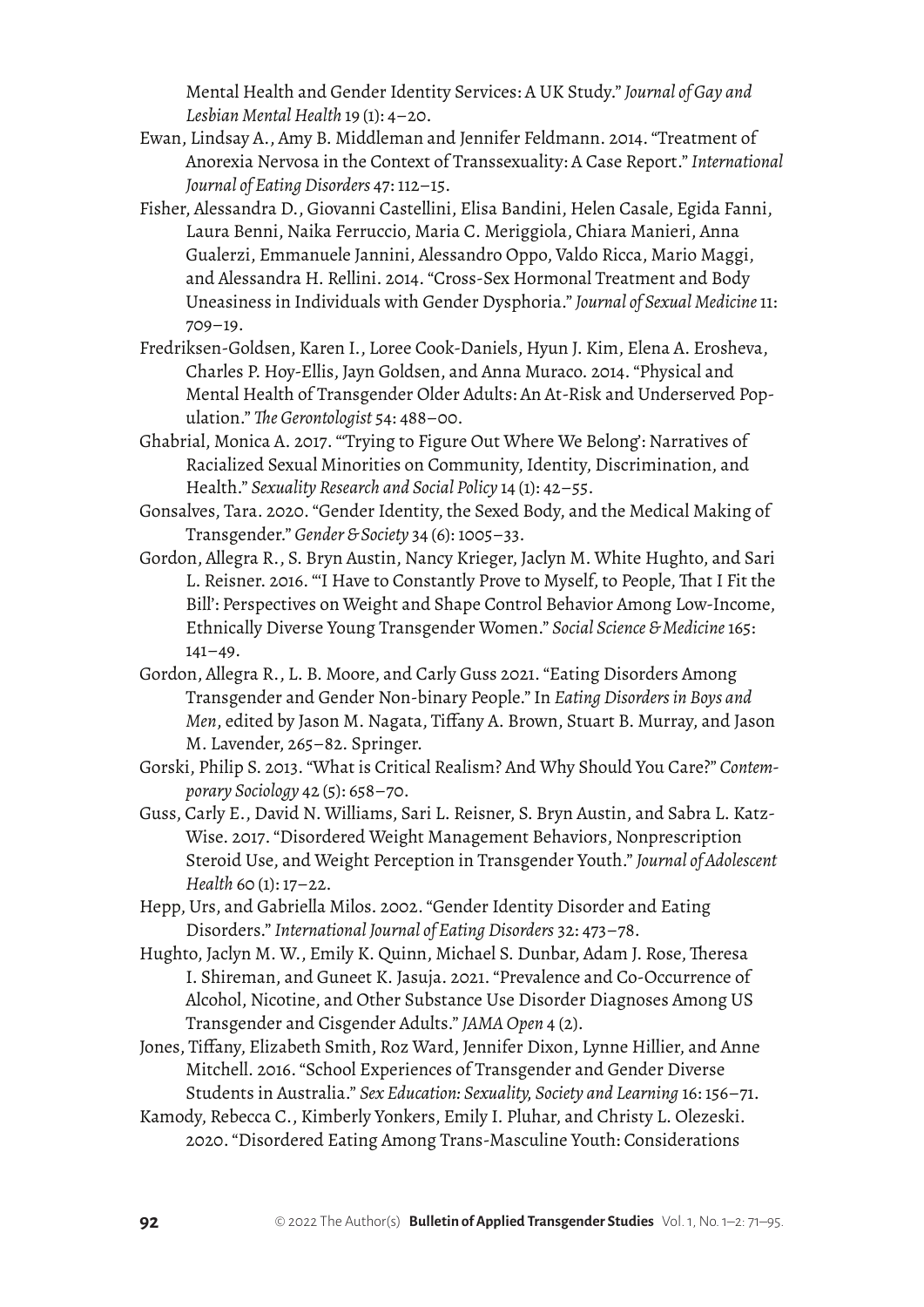Through a Developmental Lens." *LGBT Health* 7 (4): 170–73.

- Kelch-Oliver, Karia, and Julie R. Ancis. 2011. "Black Women's Body Image: An Analysis of Culture-Specific Influences." *Women & Therapy* 34 (4): 345–58.
- Khoosal, Deenesh, Chris Langham, Bob Palmer, Tim Terry, and Manjunath Minajagi. 2009. "Features of Eating Disorder Among Male-to-Female Transsexuals." *Sexual & Relationship Therapy* 24: 217–29.
- Leininger, Madeleine. 1994. "Evaluation Criteria and Critique of Qualitative Research Studies." In *Critical Issues in Qualitative Research,* edited by Janice M. Morse, 95–115. Thousand Oaks: Sage.
- Linsenmeyer, Whitney, Katie Heiden-Rootes, Theresa Drallmeier, Emerson Armstrong, and Michael Thomure. 2021. "The Evolving Role of Nutrition and Exercise in the Lives of Transgender Men: A Narrative Inquiry." *Current Developments in Nutrition* 5 (2).
- Major, Brenda, Dina Eliezer, and Heather Rieck. 2012. "The Psychological Weight of Weight Stigma." *Social Psychological and Personality Science* 3 (6): 651–8.
- McCann, Edward, and Danika Sharek. 2016. "Mental Health Needs of People Who Identify as Transgender: A Review of the Literature." *Archives of Psychiatric Nursing* 30: 280–5.
- McGuire, Jenifer K., Jennifer L. Doty, Jory M. Catalpa, and Cindy Ola. 2016. "Body Image in Transgender Young People: Findings from a Qualitative, Community Based Study." *Body Image* 18*:* 96–107.
- Miller, Lisa R., and Eric A. Grollman. 2015. "The Social Costs of Gender Nonconformity for Transgender Adults: Implications for Discrimination and Health." *Sociological Forum* 30: 809–31.
- Motmans, Joz, Petra Meier, Koen Ponnet, and Guy T'Sjoen. 2012. "Female and Male Transgender Quality of Life: Socioeconomic and Medical Differences." *Journal of Sexual Medicine* 9: 743–50.
- Murray, Stuart B., Evelyn Boon, and Stephen W. Touyz. 2013. "Diverging Eating Psychopathology in Transgendered Eating Disorder Patients: A Report of Two Cases." *Eating Disorders* 21: 70–4.
- O'Connor, Cliodhna, and Helene Joffe. 2020. "Intercoder Reliability in Qualitative Research: Debates and Practical Guidelines." *International Journal of Qualitative Methods* 19: 1–13.
- Paine, Emily A. 2018. "Embodied Disruption: 'Sorting Out' Gender and Nonconformity in the Doctor's Office." *Social Science & Medicine* 211: 352–8.
- Paine, Emily A. 2021. "'Fat Broken Arm Syndrome': Negotiating Risk, Stigma, and Weight Bias in LGBTQ Healthcare." *Social Science & Medicine* 270.
- Peltzer, Karl, and Supa Pengpid. 2016. "Minority Stress Among Lesbian, Gay, Bisexual, and Transgender (LGBT) University Students in ASEAN Countries: Associations with Poor Mental Health and Addictive Behavior." *Gender and Behaviour* 14 (3): 7806–15.
- Pflum, Samantha R., Rylan J. Testa, Kimberly F. Balsam, Peter B. Goldblum, and Bruce Bongar. 2015. "Social Support, Trans Community Connectedness, and Mental Health Symptoms Among Transgender and Gender Nonconforming Adults." *Psychology of Sexual Orientation and Gender Diversity* 2 (3): 281–6.
- Puhl, Rebecca M., and Kelly D. Brownell. 2006. "Confronting and Coping with Weight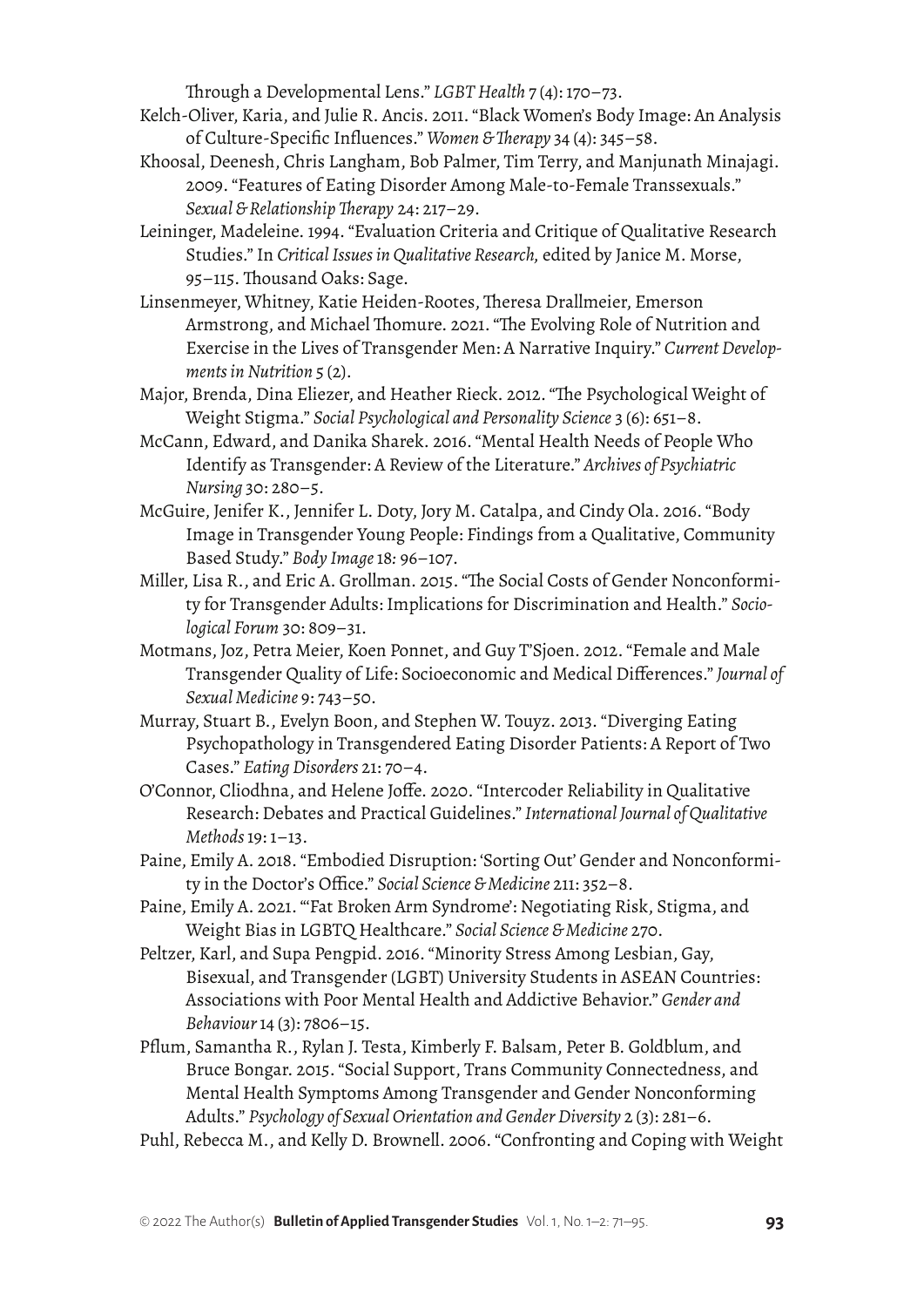Stigma: An Investigation of Overweight and Obese Adults." *Obesity* 14 (10): 1802–15.

- Reisner, Sara L., Ralph Vetters, M. Leclerc, Shayne Zaslow, Sarah Wolfrum, Daniel Shumer, and Matthew J. Mimiaga. 2015. "Mental Health of Transgender Youth in Care at an Adolescent Urban Community Health Centre: A Matched Retrospective Cohort." *Journal of Adolescent Health* 56 (3): 274–9.
- Reisner, Sari, JoAnne Keatley, and Stefan Baral. 2016. "Transgender Community Voices: A Participatory Population Perspective." *The Lancet* 388: 327–30.
- Romito, Madelaine, Rachel H. Salk, Savannah Roberts, Brian C. Thoma, Michele D. Levine, and Sophia Choukas-Bradley. 2021. "Exploring Transgender Adolescents' Body Image Concerns and Disordered Eating: Semi-Structured Interviews with Nine Gender Minority Youth." *Body Image* 37: 50–62.
- Rozga, Mary, Whitney Linsenmeyer, Jennifer Cantwell Wood, Vaughn Darst, and Erica K. Gradwell. 2020. "Hormone Therapy, Health Outcomes and the Role of Nutrition in Transgender Individuals: A Scoping Review." *Clinical Nutrition ESPEN* 40: 42–56.
- Schier, Heather E., and Whitney R. Linsenmeyer. 2019. "Nutrition-Related Messages Shared Among the Online Transgender Community: A Netnography of YouTube Vloggers." *Transgender Health* 4 (1): 340–9.
- Sevelius, Jae M. 2013. "Gender Affirmation: A Framework for Conceptualizing Risk Behavior Among Transgender Women of Color." *Sex Roles* 68: 675–89.
- Shankle, Michael D., Charles A. Maxwell, Esther S. Katzman, and Stewart Landers. 2003. "An Invisible Population: Older Lesbian, Gay, Bisexual, and Transgender Individuals." *Clinical Research and Regulatory Affairs* 20: 159–82.
- Staples, Jennifer M., Elizabeth R. Bird, Jeffrey J. Gregg, and William George. 2020. "Improving the Gender-Affirmation Process for Transgender and Gender-Nonconforming Individuals: Associations Among Time Since Transition Began, Body Satisfaction, and Sexual Distress." *The Journal of Sex Research* 57 (3): 375–83.
- Strandjord, Sarah E., Henry Ng, and Ellen S. Rome. 2015. "Effects of Treating Gender Dysphoria and Anorexia Nervosa in a Transgender Adolescent: Lessons Learned." *International Journal of Eating Disorders* 48: 942–45.
- Surgenor, Lois J., and Jennifer L. Fear. 1998. "Eating Disorder in a Transgendered Patient: A Case Report." *International Journal of Eating Disorders* 24: 449–52.
- Uniacke, Blair, Deborah Glasofer, Michael Devlin, Walter Bockting, and Evelyn Attia. 2021. "Predictors of Eating-Related Psychopathology in Transgender and Gender Nonbinary Individuals." *Eating Behaviors* 42.
- Watson, Ryan J., Jaimie F. Veale, and Elizabeth M. Saewyc. 2017. "Disordered Eating Behaviors Among Transgender Youth: Probability Profiles from Risk and Protective Factors." *International Journal of Eating Disorders* 50 (5): 515–22.
- White Hughto, Jaclyn M., and Sari L. Reisner. 2016. "A Systematic Review of the Effects of Hormone Therapy on Psychological Functioning and Quality of Life in Transgender Individuals." *Transgender Health* 1(1) 21–31.
- Winston, Anthony P., Sudha Acharya, Shreemantee Chaudhuri, and Lynette Fellowes. 2004. "Anorexia Nervosa and Gender Identity Disorder in Biologic Males: A Report of Two Cases." *International Journal of Eating Disorders* 36: 109–13.
- Witcomb, Gemma L., Walter P. Bouman, Nicola Brewin, Christina Richards,